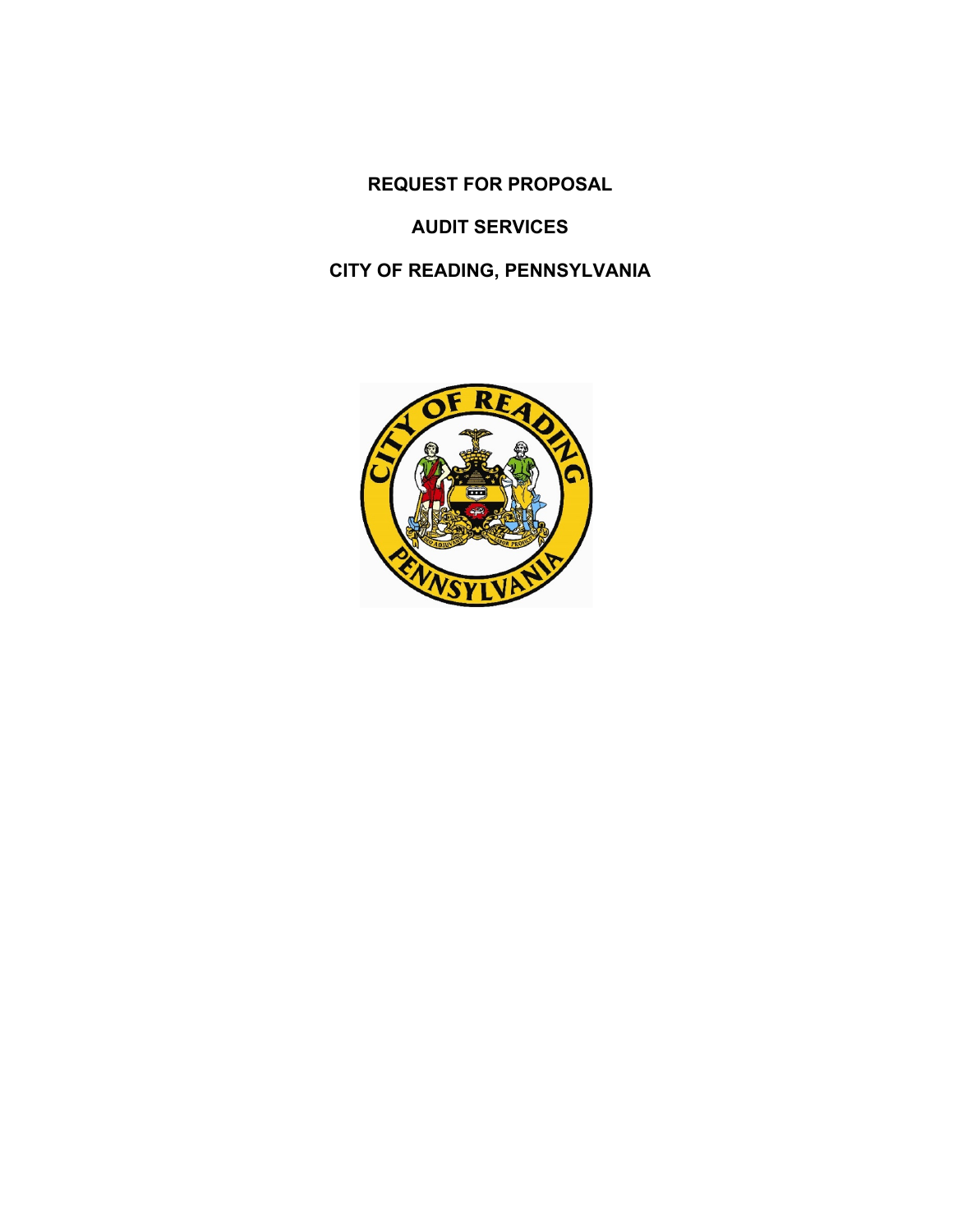#### **REQUEST FOR PROPOSAL**

## **CITY OF READING, PENNSYLVANIA**

#### **I. AUDIT SERVICES**

#### A. INVITATION

1. Sealed proposals for Financial & Compliance Audit Services for the years ending December 31, 2022, 2023, 2024, and 2025, will be received by the City of Reading until 3:00 P.M., July 15, 2022, via the Penn Bid website – www.Pennbid.Procureware.com.

2. Audits are to be performed in accordance with auditing standards generally accepted in the United States of America and the standards applicable to financial audits contained in *Government Auditing Standards*, issued by the Comptroller General of the United States. Additionally, the audit must comply with Title 2 U.S. Code of Federal Regulations Part 200, *Uniform Administrative Requirements, Cost Principles, and Audit Requirements for Federal Awards* (Uniform Guidance), the Home-Rule Charter for the City of Reading (available at www.cityofreadingpa.com), the Third Class City Code, the Pennsylvania Department of Labor and Industry's *Requirements for Self- Insurance*, and the local Tax Enabling Act of December 31, 1965, P.L. 1257, No 511 (as amended).

3. Proposals received after the time and date specified will not be considered valid. Modified proposals submitted during the usual conduct of negotiations are not to be considered as late proposals.

4. No Proposals will be considered without the attached Proposal form signed by a proper official of the company. No telephone, email, hard copy or fax Proposals will be accepted.

5. Proposal terms, conditions and pricing must remain fixed and firm for ninety (90) days from receipt.

6. For a listing of the City's funds, see attached Schedule "A".

7. There is no expressed or implied obligation for the City of Reading to reimburse responding firms for any expenses incurred in preparing proposals in response to this RFP.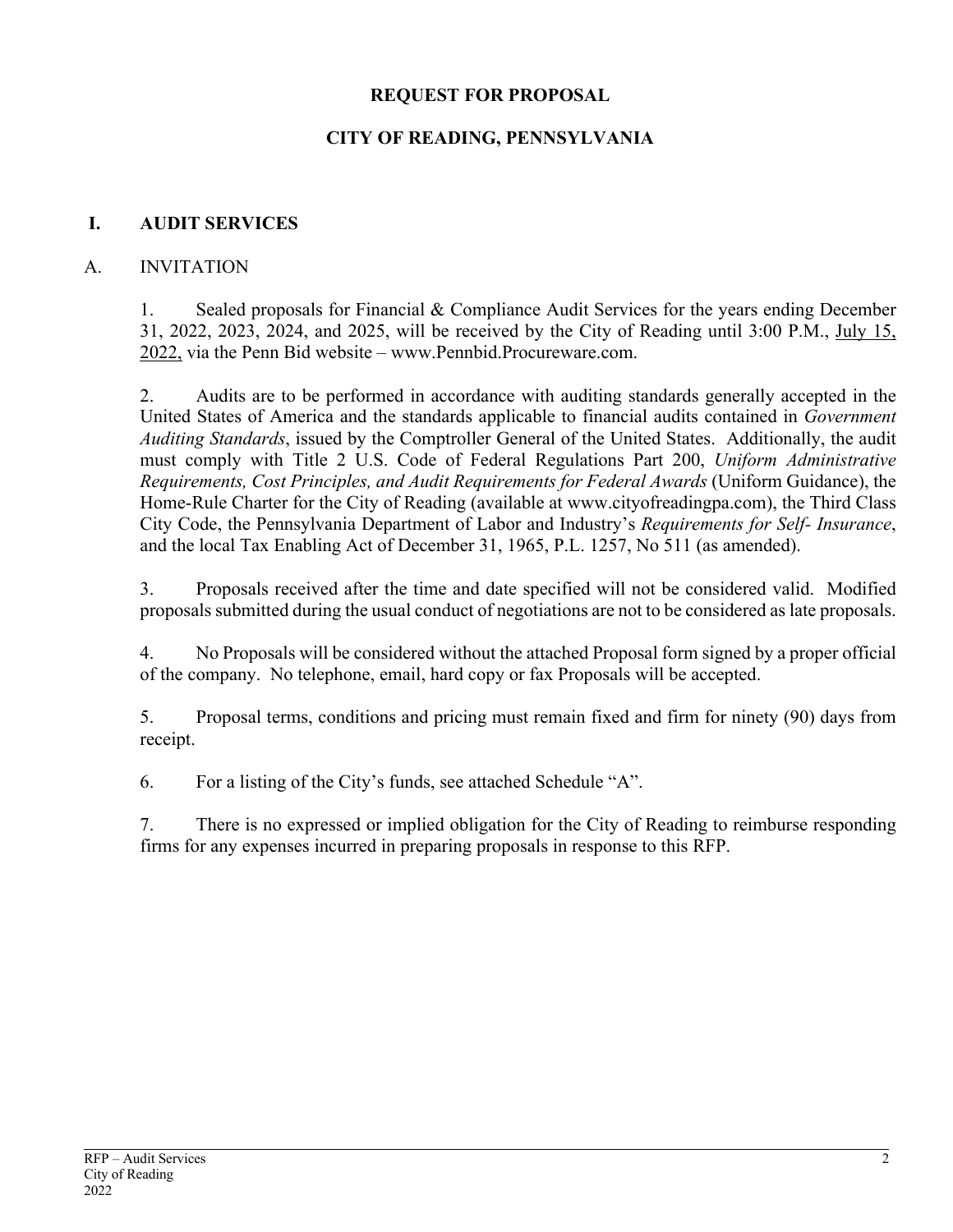## B. AUTHORIZATION OF INVITATION

1. On January 1, 1996, the City of Reading PA adopted a Home-Rule Charter utilizing a strong Mayor/Managing Director form of government.

2. Section 914 of Article IX of the Charter of the City of Reading states "The Council shall provide for an annual independent audit to be completed and submitted to the Mayor within one hundred eighty (180) days of the close of the fiscal year."

3. The successful independent auditor(s) will work with the City Auditor and City Controller throughout the audit process. All drafts of audit reports should be submitted to the Audit Committee of City Council; however, the final audit reports should be addressed to the Members of City Council.

#### C. PREPARATION OF RFPs

1. Proposers are expected to examine any specifications, schedules or instructions included in the RFP package. Failure to do so will be at the proposer's risk.

2. If erasures or other changes appear in the proposal, each erasure or change must be initialed by the person signing the submittal.

3. Receipt of amendments/addendums by proposer must be acknowledged on the appropriate City form, and included in the proposal.

4. Proposals must disclose the technical approach in as much detail as possible, including but not limited to the requirements specified in Section D, Technical Proposal, of this RFP. Major consideration shall be given to the evaluation of technical proposals, price, and client assistance package in awarding this contract.

5. Proposals are to be prepared simply, providing a straight forward, concise description of the successful proposers' capabilities to satisfy the requirements of this proposal. Emphasis should be on completeness and clarity of content. Repetition of the terms and conditions of this RFP, without additional explanation, will not be considered sufficiently responsive.

6. Each copy of the proposal and all documentation shall be bound in a single volume.

7. Ownership of all data, materials, and documentation originated and prepared for the City pursuant to the RFP shall belong exclusively to the City and be subject to public inspection in accordance with the Freedom of Information Act. Trade secrets or proprietary information submitted shall not be subject to public disclosure; however, the proposer must invoke this protection in writing. The proprietary or trade secret material submitted must be identified. The classification of an entire proposal, line item prices and/or total proposal prices as proprietary or trade secret is not acceptable and will result in rejection and return of proposal.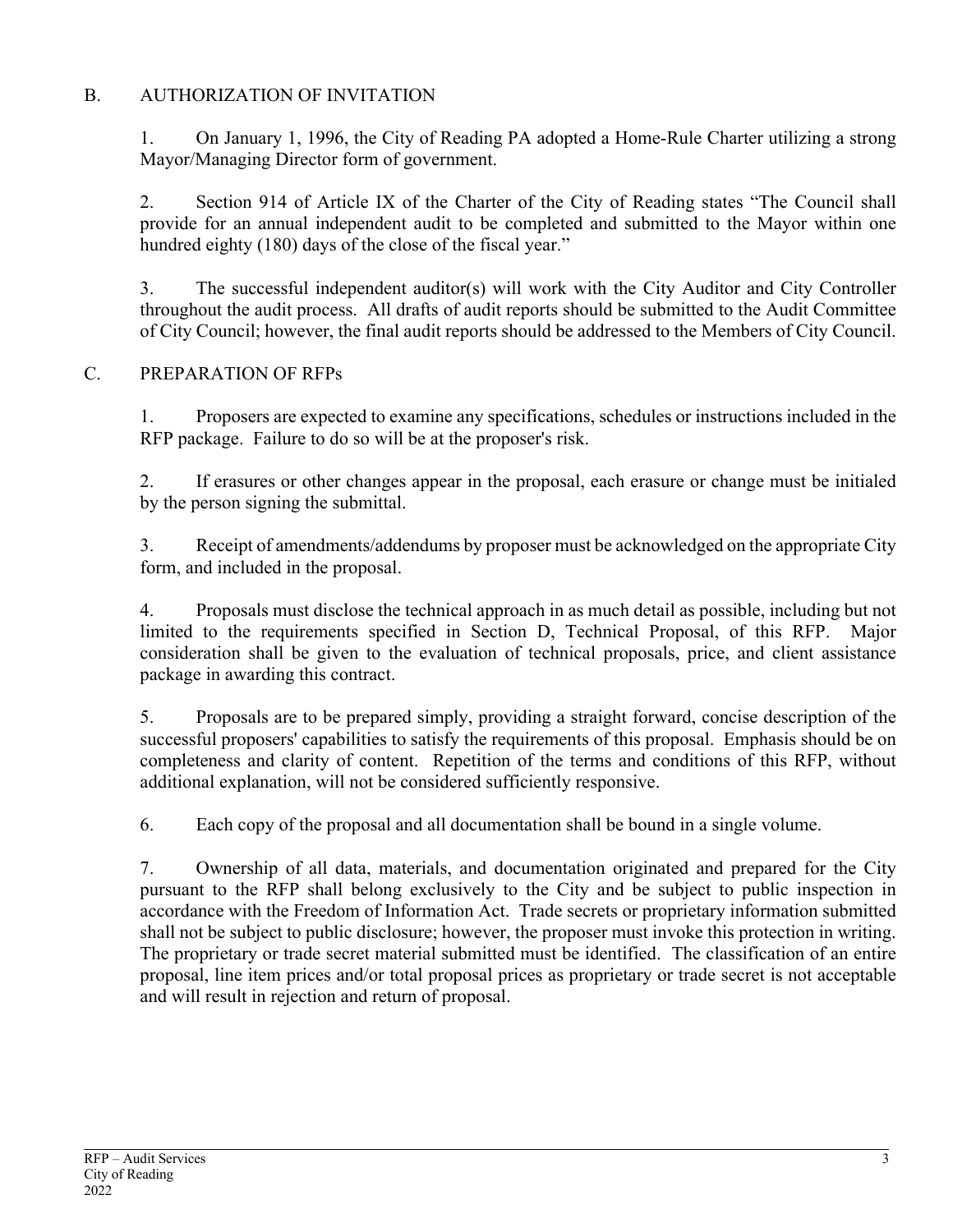## D. QUESTIONS

1. There will be no Pre-Proposal Conference with regards to this project.

2. To ensure fair consideration for all proposers, the City prohibits communication to or with any department director, division manager or employee during the submission process with the exception of those questions relative to interpretation of specifications or the proposal process. No interpretations of the meaning of the RFP documents will be made to any bidder orally. Every request for such interpretation shall be submitted via the PennBid Program (pennbid.procureware.com) to be given consideration must be sent in prior to July 1, 2022.

3. Any and all such interpretation will be in the form of an Addendum to the Contract Documents and will be issued via PennBid to all prospective proposers no later than July 8, 2022.

## E. MODIFICATION OR WITHDRAWAL OF RFP'S

1. A RFP that is in the possession of the City may be amended by letter or email bearing the signature or name of the person authorized for bidding, provided it is received prior to the time and date of opening. The correspondence should not reveal the RFP price but should indicate the addition, subtraction, or other change in the RFP.

2. A RFP that is in the possession of the City may be withdrawn by the proposer in person or by written request up to the time of the RFP opening. RFP's may not be withdrawn after the opening.

## F. NO CONTACT POLICY

1. After the date and time established for the receipt of proposals by the City, any contact by proposer with any City representative, other than the Purchasing Coordinator, concerning the RFP is prohibited. Any such unauthorized contact may cause the disqualification of the proposer from this procurement action.

## G. MINORITY AND WOMEN BUSINESS ENTERPRISES

1. The City notifies all proposers that minority and women business enterprises will be afforded full opportunity to submit proposals in response to this RFP and will not be discriminated against on the basis of race, color, national origin or ancestry. Proposer hereby agrees that should proposer be awarded this contract, proposer will not discriminate against any person who performs work thereunder because of race, religion, color, sex, national origin or ancestry.

## H. AWARD

1. The City of Reading reserves the right to award the contract without further negotiation of the proposals submitted. Therefore, the proposal should be submitted initially on the most favorable terms from both a price and technical standpoint. The City also reserves the right to reject any and all proposals or any part of any proposal, and waive any informalities or technical defects in proposals as is deemed in the best interest if the City.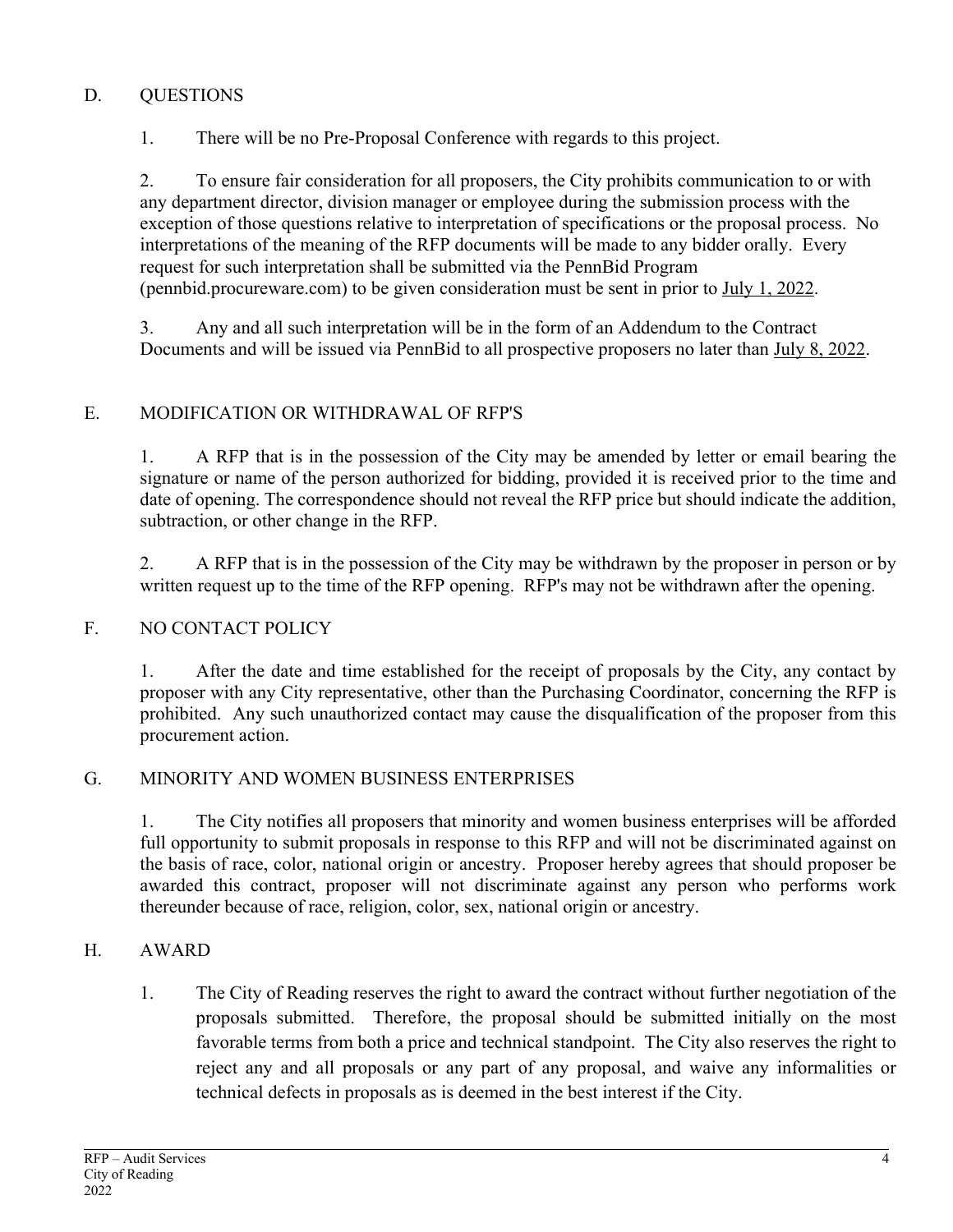2. The selection committee does have the responsibility to negotiate the most favorable cost terms and conditions to the City; the negotiating process may involve one or more RFP responses, and may continue until the award of the contract. All proposals will become part of the official file on this matter without obligation to the City.

## I. CONTRACT REQUIREMENTS

1. The City shall have access to any books, documents, papers and records of the successful proposer which are pertinent to the contract, for the purpose of making audit, examination, excerpts and transcripts. The successful proposer shall maintain all records for five (5) years after final payment on the contract and any and all other pending matters are closed. After the five (5) year retention period, the City shall have the option to take possession of the work papers whenever the successful proposer decides to dispose of them.

2. All reports, information, data, etc. furnished by the City to the successful proposer shall remain confidential and shall not be released by the successful proposer to any individual or organization without the prior written approval of the City.

3. No reports or other documents produced in whole or in part under this contract shall be the subject of an application for copyright by or on behalf of the successful proposer.

4. Content of the audit may not be released without the written consent of the City.

## J. CONTRACT

1. A contract will be drafted by the City and executed by both the City and the successful proposer. Incorporated into that contract will be this Request for Proposal and the Proposal accepted by City Council.

## K. MANNER OF PAYMENT

1. There shall be a retainage of 10% of each invoice submitted until all final reports are received and accepted. At that time all retainage shall be remitted to the auditing firm. Interim billing throughout each calendar year audit shall cover a period of not less than a calendar month. Progress payments will be made on the basis of hours of work completed during the course of the engagement and out-of-pocket expenses incurred in accordance with the firms dollar cost bid proposal.

## L. CONTRACT RENEWAL

1. The proposer and the City covenant and agree that this proposal or subsequent contract may, with mutual approval of the proposer and City Council, be extended under the same terms and conditions for two additional periods of one (1) year each.

## M. CONTRACT TERMINATION

The City shall have the right to terminate a contract or a part thereof before the work is completed in the event: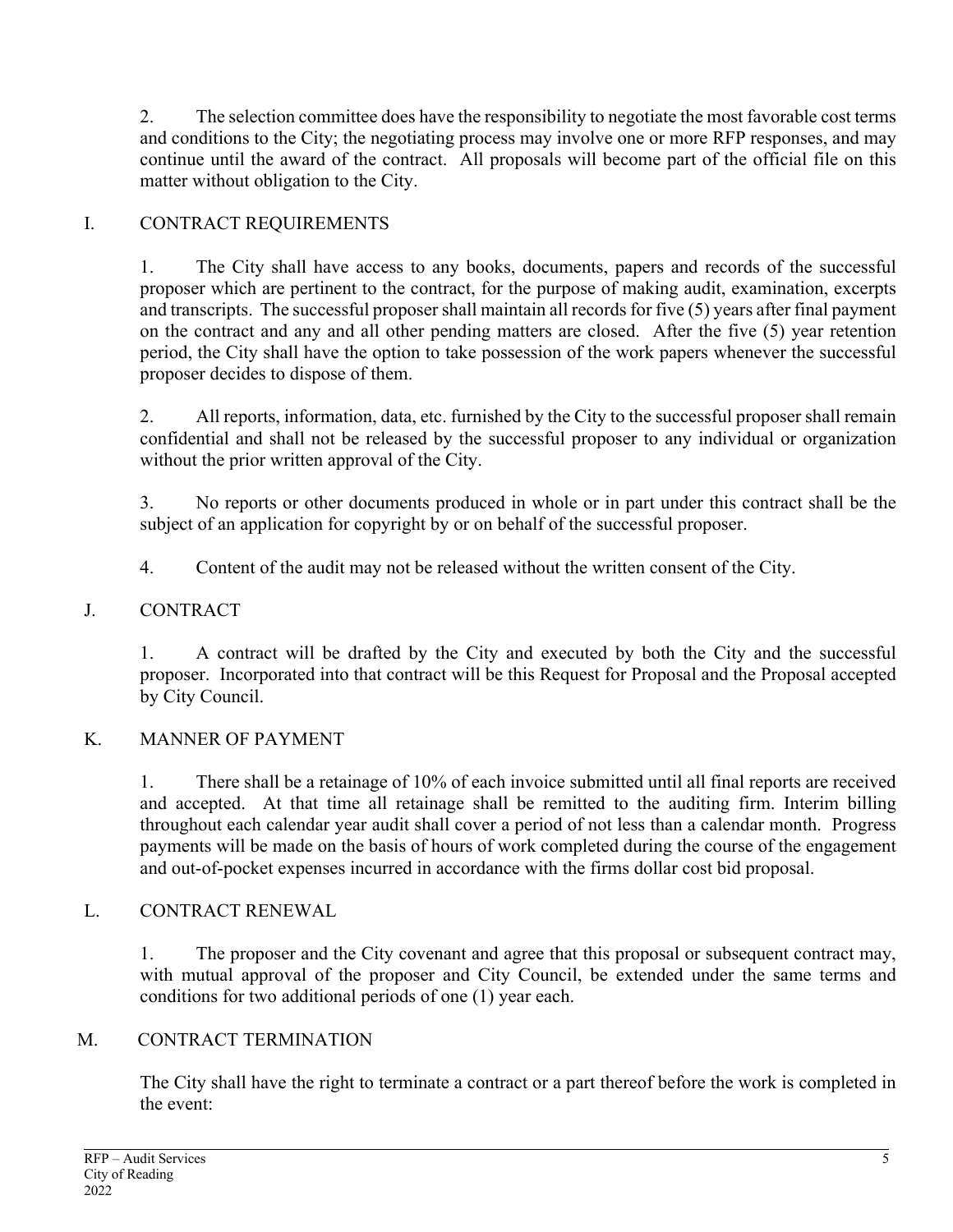1. Previous unknown circumstances arise making it desirable in the public interest to void the contract.

2. The firm is not adequately complying with the specifications.

3. The firm refuses, neglects, or fails to supply properly trained or skilled supervisory personnel and/or workers or proper equipment.

4. The firm in the judgment of the City is unnecessarily or willfully delaying the performance and the completion of the work.

5. The firm refuses to proceed with work when and as directed by the City.

6. The firm abandons the work.

## **II. SPECIAL CONDITIONS**

## A. OBJECTIVES

1. It is the intent of this RFP to solicit proposals for Financial & Compliance Audit Services in accordance with all RFP Conditions, Specifications and/or Special Provisions attached hereto.

2. It is the City's intent that this RFP permits competition. It shall be the proposer's responsibility to advise the City in writing if any language, requirements, specifications, etc., or any combination thereof, inadvertently restricts or limits the requirements stated in this RFP to a single source.

## B. PROVIDER'S RESPONSIBILITY

1. The successful proposer shall designate and name a project manager who shall be the contact with the designated City representative. The project manager shall oversee all activities for the successful proposer.

2. The successful proposer shall be familiar with appropriate federal, state, and local laws, regulations and audit standards.

3. The successful proposer shall be responsible for personnel, supplies, and equipment.

4. Any violation of penal statutes and instances of malfeasance or nonfeasance by staff officer or an employee or any shortage in the accounts found during the course of the audit shall be immediately reported to the City Auditor and President of City Council. Also, the successful proposer shall report immediately any irregularity in the City's organization. Irregularities include such matters as conflicts of interest, falsification of records or reports, and misappropriation of funds or other assets.

5. The successful proposer shall be responsible for all errors and omissions in the performance of the contract.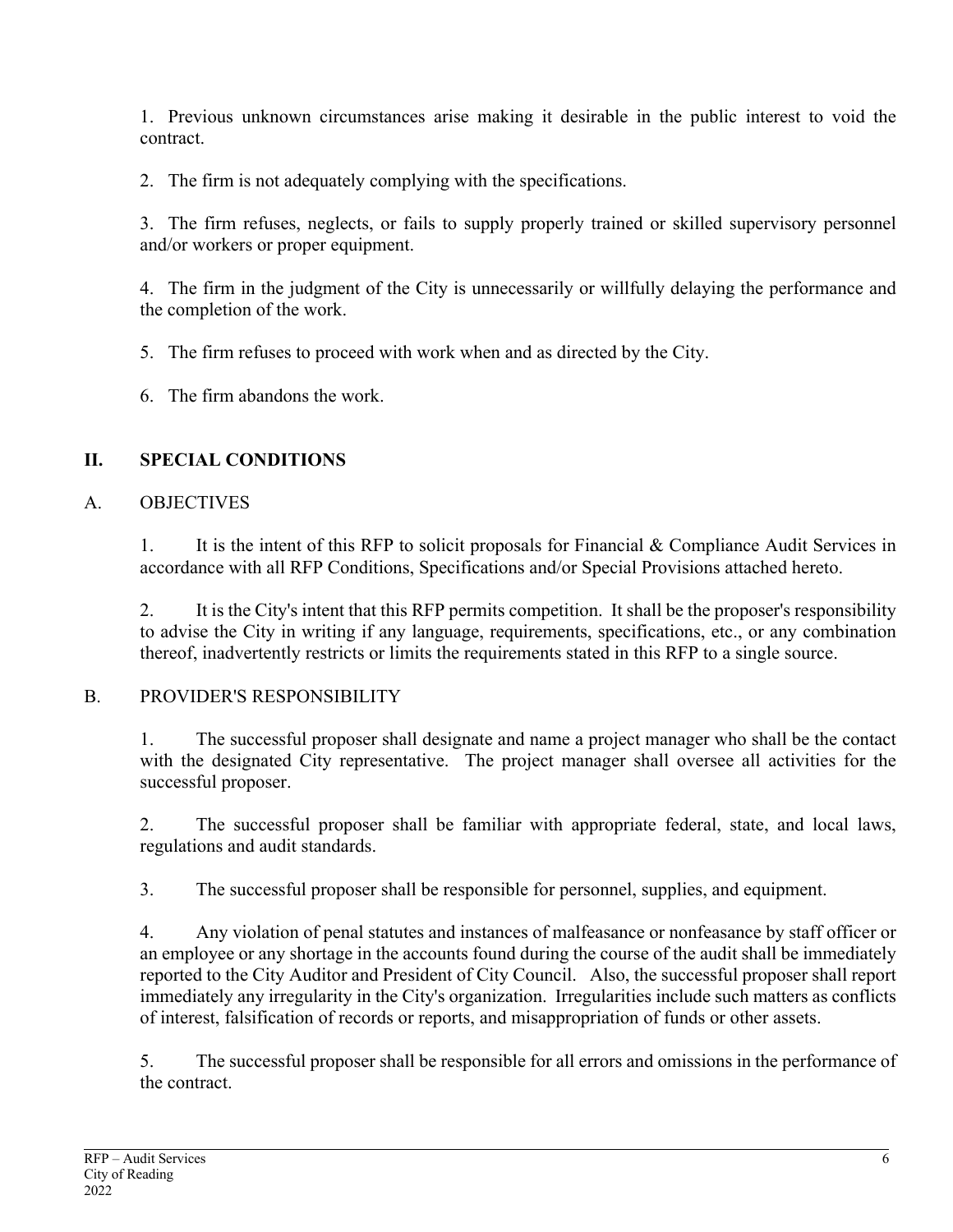6. The successful proposer shall provide at least two (2) weeks prior to the submission of the final report, a draft copy of the audit report to the designated City representative and discuss its contents. The City will provide responses in writing to the successful proposer. These responses and any comments by the successful proposer relating to them shall be included in the final audit report.

## C. CITY'S RESPONSIBILITIES

1. The City of Reading will provide the auditor with reasonable workspace, desks, chairs, and access to internet, telephone lines and photocopying facilities.

- 2. The City will make all files and records available to the successful proposer.
- 3. The City Council Audit Committee and City Auditor shall discuss the draft report with the successful proposer. The Administration is to provide a formal written response to the project manager, if necessary.
- 4. The Audit Committee convened by the City Auditor is responsible to discuss the audit findings and communicate the progress to resolve any remaining findings.

5. The Finance department staff, Accounting department staff and responsible management personnel will be available during the audit to assist the firm by providing information, documentation, and explanations. The Finance and Accounting department staff will prepare various reconciliation schedules for various account balances and a schedule of expenditures of federal awards.

6. The Internal Audit staff of Reading will prepare confirmations. To as much extent possible, the firm should rely on the internal audit staff to prepare evaluations and assist in the audit. City Auditor works very close with the external auditor during the audit process and answer to any questions pertaining to the audit.

## D. TAXES

1. The City of Reading is tax exempt. Tax exemption certificates will be issued to the successful firm upon request.

2. The successful proposer will be responsible for remitting all federal, state, and local taxes or contributions imposed or required under unemployment Insurance, Social Security and Income Tax laws under the Workers' Compensation law with respect to this contract.

## E. INSURANCE

1. The successful proposer must keep in force Professional Liability Insurance. This insurance shall indemnify and hold harmless the City, City Council, and its employees and agents from all suits, actions or claims of any character brought because of injuries or damage received or sustained by any person, persons or property; on account of the operations of said contract; or on account of or in consequence of any neglect in safe-guarding the work; or because of any act or omission, neglect or misconduct of said contract or from any claims or amounts arising or recovered under the Worker's Compensation Act, or any other law, ordinance, order or decree.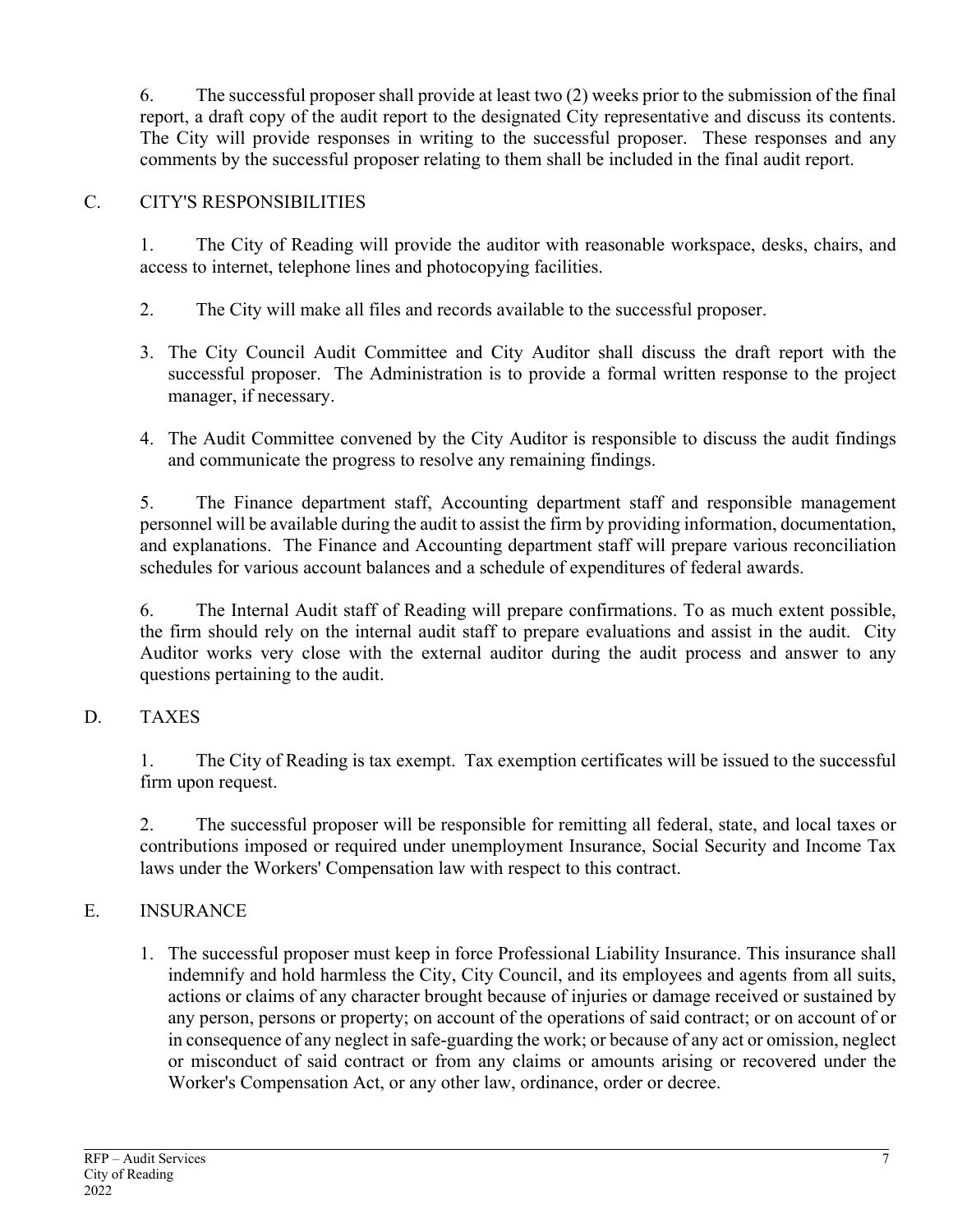2. The Contractor shall purchase and maintain in force, at their own expense, such insurance as will protect them and the City from claims which may arise out of or result from the Contractor's execution of the work, whether such execution be by themselves, their employees, agents, or by anyone for whose acts any of them may be liable. The insurance coverage shall be such as to fully protect the Contractor and the general public from any and all claims for injury and damage resulting by any actions on the part of the contractor or his forces as enumerated above. The Contractor shall furnish a copy of an original Certificate of Insurance, naming the City of Reading, its officials and employees as additional insured. Should any of the policies be cancelled before the expiration date, the issuing company will mail 30 days written notice to the certificate holder. The Contractor shall furnish insurance in satisfactory limits, and on forms and of companies, which are acceptable to the Contractor's Attorney and/or Risk Management as a condition of the contract. The minimum limits of liability are scheduled out below.

The status of the Proposer in the work to be performed is that of any independent Proposer and as such, shall properly safeguard against any and all injury or damage to the public, to public and private property, materials and things, and as such shall be responsible for any and all damage, loss or injury to persons or property that may arise, or be incurred, in or during the conduct or progress of said work without regard to whether or not the Proposer, sub-contractors, agents, or employees have been negligent, and the Proposer shall keep the City free and discharged of and from any and all responsibility and liability therefore of any sort or kind. The Proposer shall assume all responsibility for risks or casualties of every description, for any or all damage, loss or injury to persons or property arising out of the nature of the work from the action of the elements, or from any unforeseen or unusual difficulty, including all legal defense costs incurred by the City. The Proposer shall assume and be liable for all blame and loss of whatsoever nature by reason of neglect or violation of any Federal, State, County or Local laws, regulations, or ordinances; the Proposer shall indemnify and hold harmless the City from all suits or actions at law of any kind whatsoever in connection with this work and shall if required by the City, produce evidence of settlement of any such action before final payment shall be made by the City. Proposer's Liability Insurance Certificate shall include the save harmless clause and shall be filed with the City.

The Proposer shall maintain such insurance as will protect the Proposer from claims under worker's compensation acts and from claims for damages because of bodily injury, including death, and property damage, which may arise from and during operations under this Contract, whether such operations be by himself, by any subcontractor or anyone directly or indirectly employed by either of them. Proposer's liability insurance shall be in the names of the Proposer and the City as their respective interests may appear. Each policy and Certificate of Insurance shall contain an endorsement naming the City of Reading as additionally insured. Certificates of such insurance shall be filed with the City.

The minimum amount of liability insurance to be maintained by the Contractor during the life of the contract shall be as follows:

**Comprehensive General Liability** – for bodily injury and property damage – including any liability normally covered by a general liability policy with limits of not less than \$1,000,000 per occurrence and \$2,000,000 in the annual aggregate.

**Professional Liability** – in minimum amounts of \$1,000,000 per occurrence and \$2,000,000 aggregate.

Prior to commencement of performance of this Agreement, Contractor shall furnish to the City a certificate of insurance evidencing all required coverage in at least the limits required herein, **naming the City of Reading, its elected officials, agents, and employees as additional insureds under the Comprehensive**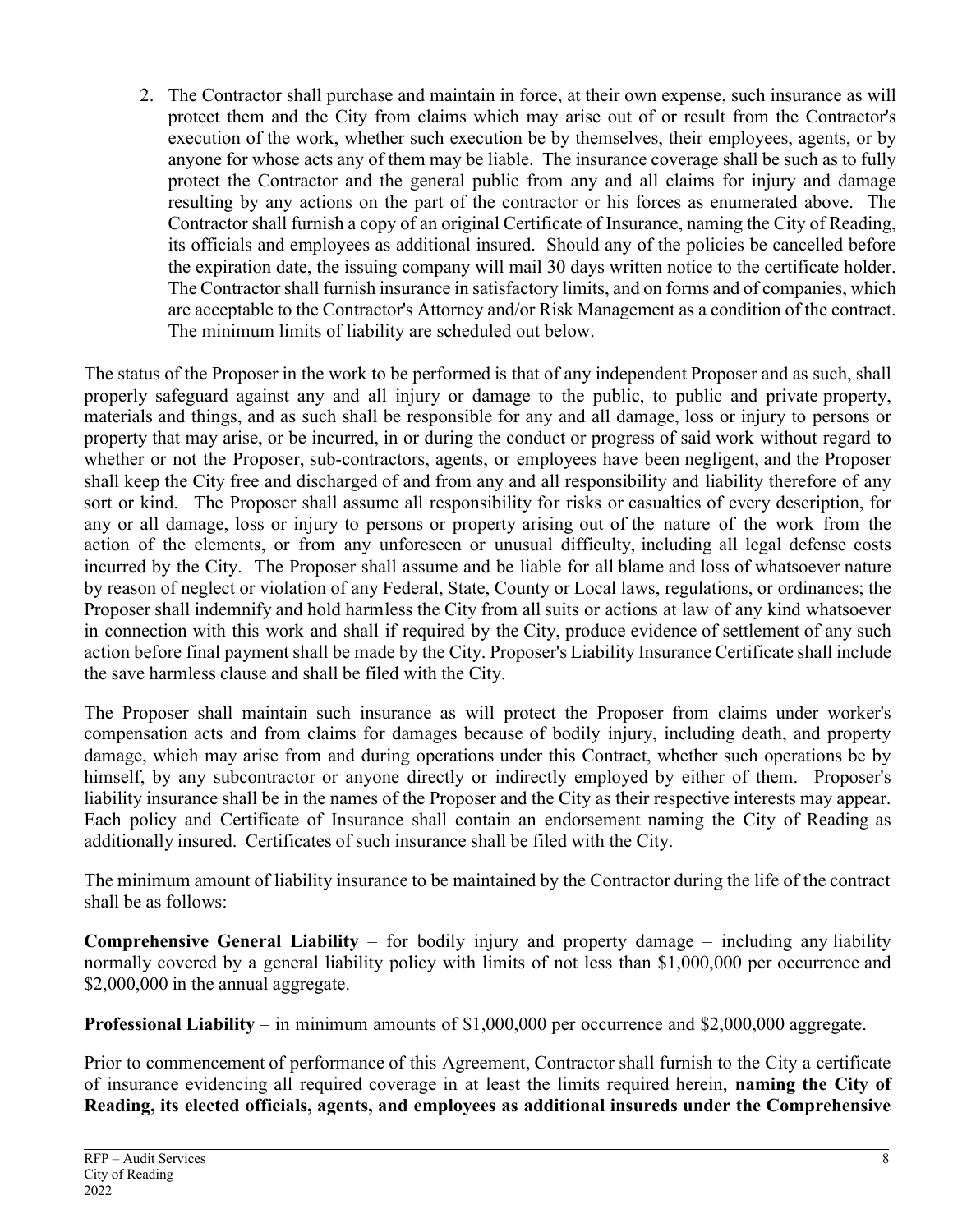**General Liability coverage**, and providing that no policies may be modified or cancelled without thirty (30) days advance written notice to the City. Such certificate shall be issued to*: City of Reading, 815 Washington Street, Reading, PA 19601.* All policies shall be in effect with companies holding an A.M. Best rating of "A-" or better and shall be licensed to do business in the Commonwealth of Pennsylvania. Such companies shall also be acceptable to the City.

Please forward a certificate of insurance verifying these insurance requirements.

All subcontractors performing work under this contract must furnish to the City a copy of their Certificate of Insurance for Workers' Compensation and liability for bodily injury and property damage. EQUAL EMPLOYMENT OPPORTUNITY. During the performance of this Contract, the Proposer agrees as follows:

The Proposer will not discriminate against any employees or applicant for employment because of race, color, religion, sex, or national origin. The Proposer will take affirmative action to ensure that applicants are employed, and that employees are treated during employment, without regard to race, color, religion, sex, or national origin. Such action shall include, but not be limited to, the following: employment, upgrading, demotion, or transfer; recruitment or recruitment advertising; layoff or termination; rates of pay or other forms of compensation; and selection for training, including apprenticeship. The Proposer agrees to post in conspicuous places, available to employees and applicants for employment, notices which may be provided by the City setting forth the provisions of this nondiscrimination clause.

The Proposer will, in all solicitations or advertisements for employees placed by or on behalf of the Proposer, state that all qualified applicants will receive consideration for employment without regard to race, color, religion, sex, or national origin.

In the event of the Proposer's noncompliance with the non-discrimination clauses of this Contract or with any of the said rules, regulations, or orders, this Contract may be canceled, terminated, or suspended in whole, or in part and the Proposer may be declared ineligible for further City contracts.

The Proposer will include the provisions of these paragraphs in every subcontract or purchase order unless exempted.

## F. INDEPENDENT PROVIDER

1. The parties hereto expressly agree and understand that the successful proposer is not an employee or agent of the City of Reading in any sense, but is solely an independent provider.

## G. LAWS TO BE OBSERVED

1. The successful proposer shall keep fully informed on all federal, state and local laws, regulations, and all orders and decrees of bodies having any jurisdiction or authority which in any manner effect those engaged or employed on the work or which in any way affect the conduct of the work. The successful proposer shall at all times observe and comply with all such laws, ordinances, regulations, orders and decrees in force at the time of award. The successful proposer shall protect and indemnify the City of Reading and its representatives against any claim or liability arising from or based on the violation of any such law, ordinance, regulations, order and decree whether by the proposer or the proposer's employee. No extension of time or additional payment will be made for loss of time or disruption of work caused by any actions against the successful proposer for any of the above reasons.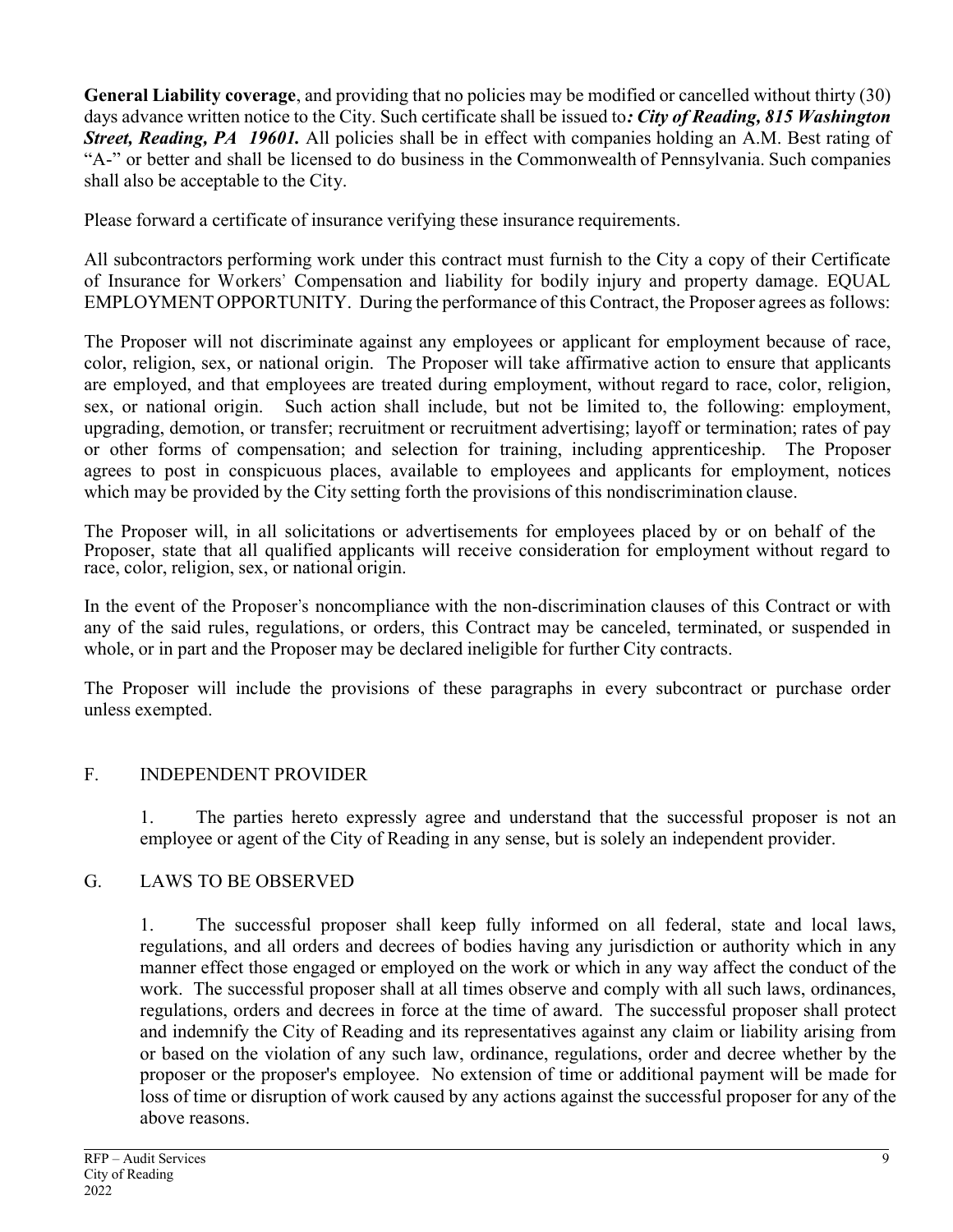## H. INDEMNIFICATION

1. Successful proposer hereby undertakes to indemnify and hold the City harmless from all losses, costs, damages and fees arising out of or in any manner connected with the successful proposer's performance of this agreement. Executed Indemnification Agreement must be submitted with the proposal.

## I. NON-COLLUSION

1. All prices contained in proposals are to be arrived at independently, without consultation, communication or agreement with other persons or firms for the purpose of restricting competition.

2. Prices in any proposals will not disclosed by the proposer prior to the award of a contract.

3. Proposer shall not have made an attempt to induce any other person or firm to submit or not submit a proposal for the purpose of restricting competition.

4. Executed non-collusion affidavit must be submitted with proposal.

## J. SUBCONTRACTORS

1. The successful proposer shall not enter into any subcontracts for any of the work contemplated under this contract without prior written authorization of the City.

## **III. MINIMUM SPECIFICATIONS**

## A. SCOPE OF WORK TO BE PERFORMED

1. The City of Reading desires the auditor to opine on the City's financial statements, on the respective financial position of the governmental activities, the business-type activities, the aggregate discretely presented component units, each major fund, and the aggregate remaining fund information of the City as of each audit date, and the respective changes in financial position and, where applicable, cash flows thereof for the year then ended in accordance with accounting principles generally accepted in the United States of America.

2. The City of Reading also desires the auditor to apply certain limited procedures to the required supplementary information (RSI) in accordance with auditing standards generally accepted in the United States of America, and to include such applicable paragraph in the independent auditor's report.

3. The City of Reading desires the auditor to opine on the City's supplemental information (SI) in relation to the basic financial statements as a whole.

## B. AUDITING STANDARDS TO BE FOLLOWED

1. The financial and compliance audit shall be performed in accordance with auditing standards generally accepted in the United States of America as set forth by the American Institute of Certified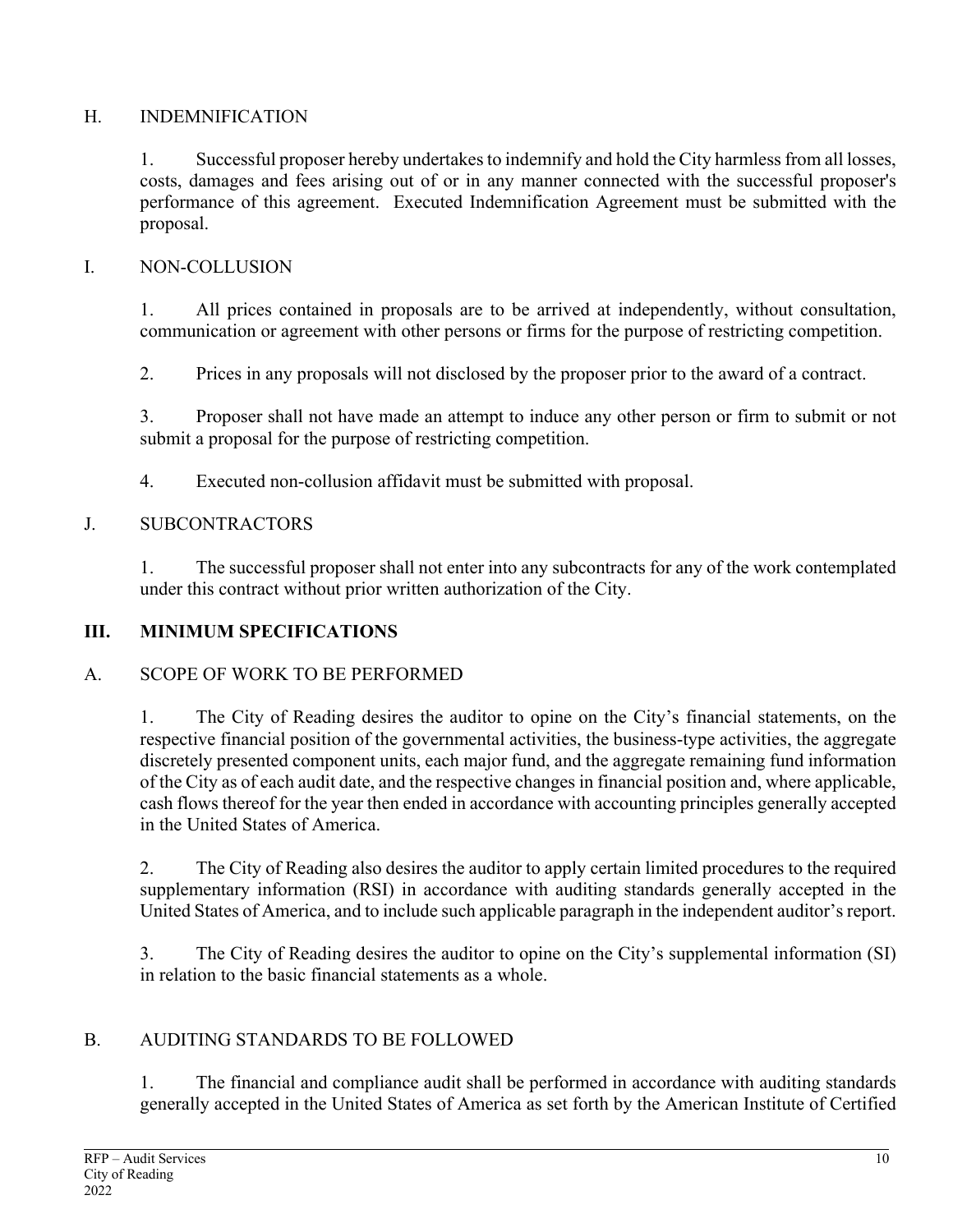Public Accountants, the standards for financial audits set forth in the U.S. General Accounting Office's Government Auditing Standards (Yellow Book, most recent version available) and Title 2 U.S. Code of Federal Regulations Part 200, *Uniform Administrative Requirements, Cost Principles, and Audit Requirements for Federal Awards* (Uniform Guidance), which satisfies the requirements of all of the following as they exist during the period being audited:

- a. The Home-Rule Charter for the City of Reading, PA
- b. The Third Class City Code;

c. The Pennsylvania Department of Labor and Industry's Requirements for Self-Insurance.

d. The Commonwealth of Pennsylvania, Local Tax Enabling Act of December 31, 1965, P.L. 1257, No. 511

## C. REPORTS TO BE ISSUED AND SPECIAL CONSIDERATIONS

## Reports:

1. Independent Auditor's Report, as applicable

2. Independent Auditor's Report on Internal Control Over Financial Reporting and on Compliance and Other Matters based on an Audit of Financial Statements Performed in Accordance with *Government Auditing Standards*

3. Independent Auditor's Report on Compliance for Each Major Program and on Internal Control over Compliance required by the Uniform Guidance

- 4. Report to those charged with governance
- 5. Report on fraud or suspected fraud, if applicable
- 6. The auditor shall communicate any material weaknesses or significant deficiencies found during the audit, if any, as well as internal control deficiencies, if any. Non-reportable conditions (management advice) discovered by the auditors shall be reported in a separate letter to management.

## Special Considerations:

- 7. The City will need routine assistance from the external auditor to draft the PA DCED-CLGS-30 Annual Audit and Financial Report (AAFR). The City will provide fund trial balances and other financial info on or around March 5<sup>th</sup> each year. City management will review it and electronically submit the AAFR on or before the due date each year, which is currently April  $1<sup>st</sup>$ .
- 8. Governmental fund financial statements are reported using the current financial resources measurement focus and the modified accrual basis of accounting. The City will require routine assistance to convert financial reporting of these funds to government-wide presentation on the Statement of Net Position and Statement of Activities. The City does not record 'entity-wide' entries in its accounting system (a.k.a. 'GASB only' or 'GASB conversion' entries)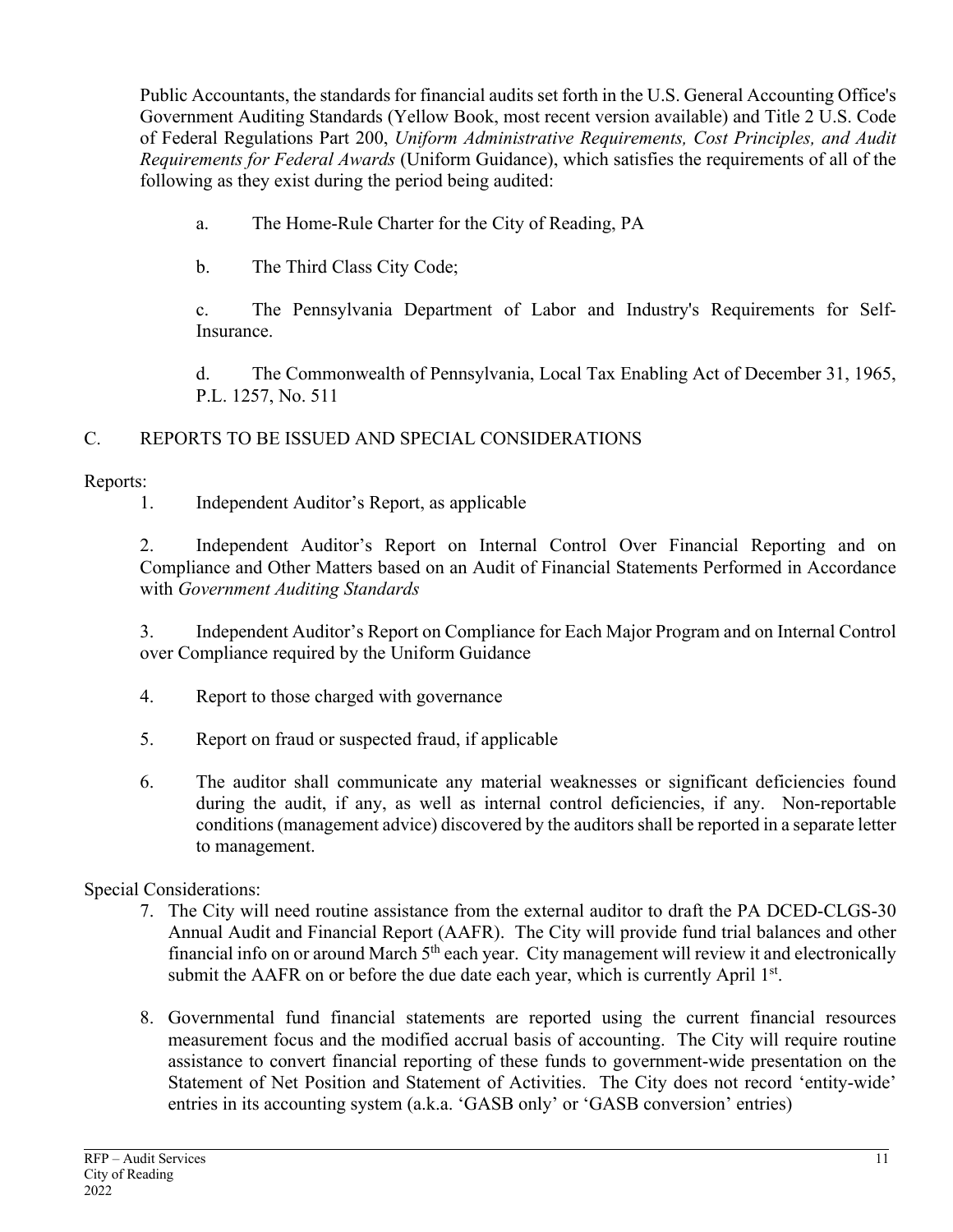- 9. Proprietary fund (water fund), the City has one blended component unit, Reading Area Water Authority (RAWA). The City does not record RAWA in its accounting system; the City will require routine assistance from the external auditor to blend RAWA's financial statements with the City's water fund in the City's annual financial and compliance audit report.
- 10. The City will need routine assistance from the external auditor to draft the financial statements, substantially all of the notes, RSI schedules and most of the SI (budgetary basis and combining schedules and statements). City management drafts the Management Discussion & Analysis (MD&A) and the Schedule of Expenditures of Federal Awards (SEFA).
- 11. The City of Reading does not currently participate in the Government Finance Officers Association Certificate of Achievement for Excellence in Financial Reporting program.
- 12. From time to time, the City of Reading may prepare one or more official statements in connection with the sale of debt securities, which will contain the general-purpose financial statements and the auditor's report thereon. The auditor shall be required, if requested by the Director of Finance and/or underwriter, to issue a "consent and citation of expertise" as the auditor and any other necessary "comfort letters".
- 13. A list of findings and other weaknesses from the City's most recent financial statement audit are attached.
- 14. It is expected that the City will require assistance from the auditor for design of the report formats, drafting of the basic financial statements, notes to the financial statements and completion of RSI and SI schedules. City management assumes responsibility for these services. The auditor will complete all printing and binding. The auditor will provide tabbed divider pages. The auditor will also provide a one-color cover and a back cover in heavy-paper stock. The auditor will deliver 12 audited financial and compliance reports to the City.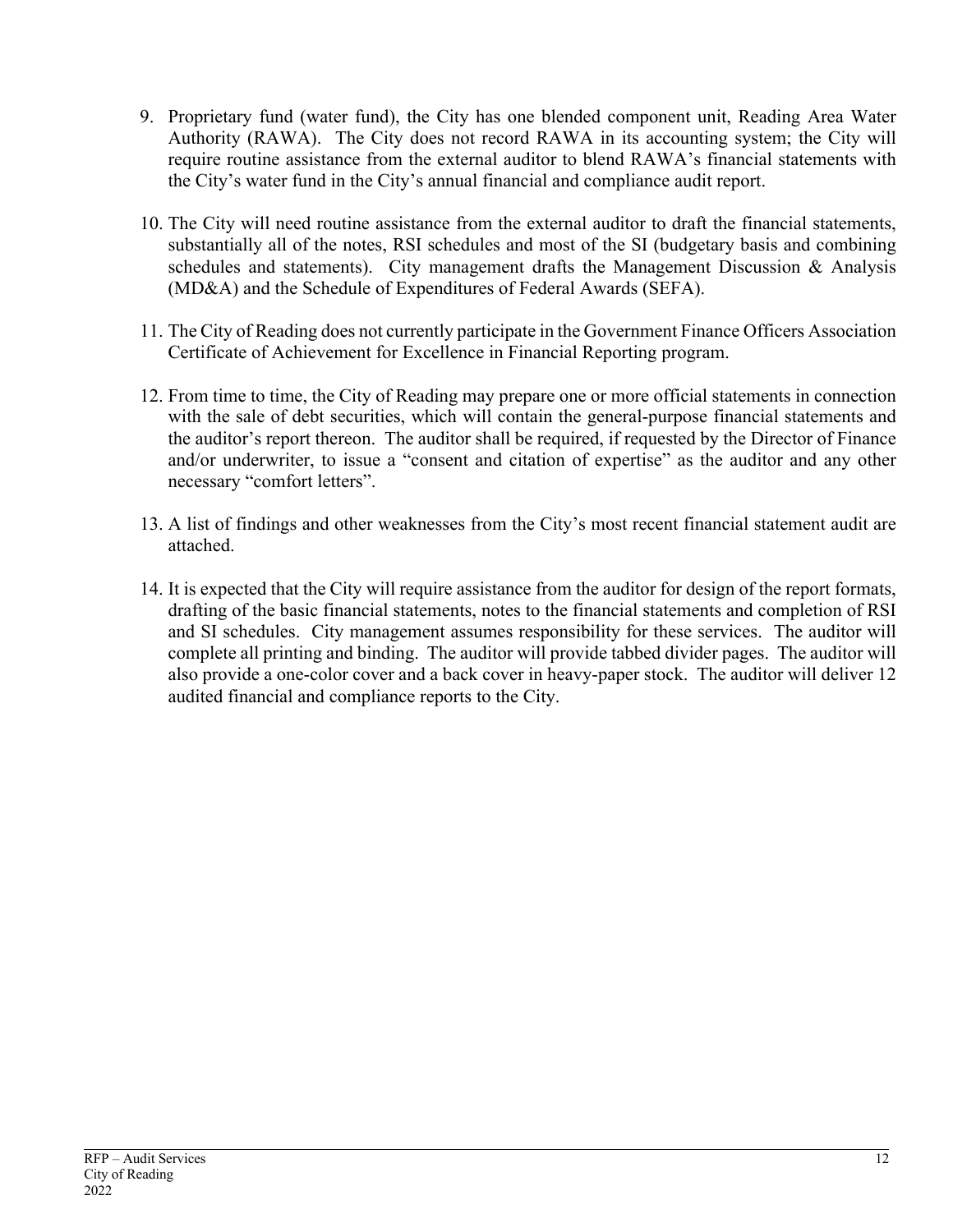## D. TECHNICAL PROPOSAL

1. Your firm should provide an affirmative statement that it is independent of the City of Reading as defined by generally accepted auditing standards.

2. The following dates must be included and will be considered firm and binding:

a. Date of starting fieldwork; currently, preliminary field work begins in late-January each year; fieldwork usually begins the first Monday in April each year;

b. Date of completing fieldwork;

c. Dates of submission to the City Auditor of the drafts of each individual audit report and Management Letter. This date must allow for ten (10) business days for review prior to the issuance and presentation of the final reports;

3. Describe your approach to the audit. This should include at least the following points:

a. A work plan including an explanation of the audit methodology to be followed, to perform the services required in Section C of this request for proposals. In developing the work plan, reference should be made to such sources of information as the City of Reading's budget and related materials, organizations (charts, manuals and programs and financial and other management information systems.)

b. Proposed segmentation of the engagement.

c. Level of staff and number of hours to be assigned to each proposed segment of the engagement.

d. Extent of use of ERP software in the engagement.

e. Approach to be taken in determining laws and regulations that will be subject to audit test work.

4. Describe the qualifications and experience of your firm, including:

a. The size of the firm, the size of the firm's governmental audit staff, the location of the office from which the work on this engagement is to be performed and the number and nature of the professional staff to be employed in this engagement on a full-time basis and the number and nature of the staff to be so employed on a part-time basis.

b. All audits for a five year period of a similar nature to those requested herein, indicating a contact person within those entities, title and telephone number;

c. Previous engagements with the City of Reading, if any.

d. A copy the most recent external quality control review, as accepted by the American Institute of Certified Public Accountants (AICPA) Codification of Professional Standards.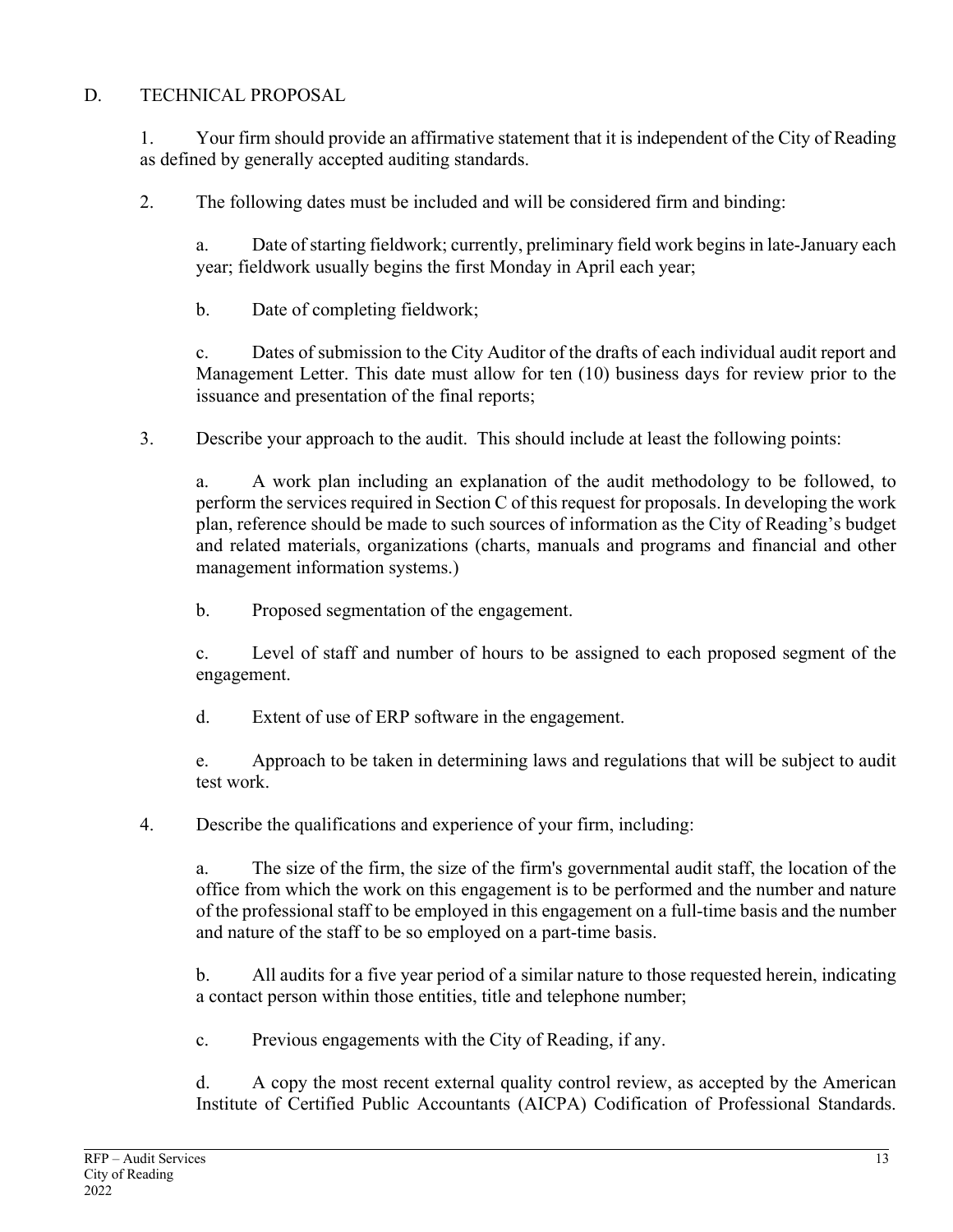Statement should indicate whether that quality control review included a review of specific government engagements. Quality control elements should include:

- Independent to the extent required by the rules of conduct of the AICPA
- Assigning of qualified personnel
- Supervision of work
- Professional development to include Continuing Professional Education and training activities
- Monitoring the effectiveness of the firm's quality control program, policies and procedures
- Sufficient testing of compliance with laws and regulations
- Sufficient documentation of the work performed and the conclusions reached
- State date of last peer or quality review. State whether or not it was an unqualified report. State date of next scheduled peer review.

5. Partner, Supervisory, and Staff Qualifications and Experience including resumes of the primary audit team.

a. Identify the principal supervisory and management staff, including engagement partners, manager, other supervisors and specialists, who would be assigned to the engagement and indicate whether each such person is registered/licensed to practice as a certified public accountant in PA or any other state. Provide information on the government auditing experience of each person, including information on relevant continuing professional education for the past three (3) years and membership in professional organizations relevant to the performance of this audit.

Identify the individual who will assume the day-to-day responsibilities of managing and supporting the audit, and who will oversee this person.

b. Also, provide as much information as possible regarding the number, qualifications, experience and training, including relevant continuing professional education, of the specific staff to be assigned to this engagement.

c. Engagement partners, managers, other supervisory staff, and specialists may be changed if those personnel leave the firm, are promoted or are assigned to another office. These personnel may also be changed for other reasons with the express prior written permission of the City of Reading. However, in either case, substitutes shall have substantially the same or better qualifications than the person replaced. The City retains the right to approve or reject replacements.

d. Other audit personnel may be changed at the discretion of the proposer provided that replacements have substantially the same or better qualifications or experience.

e. Describe your firm's procedures for monitoring the progress of the audit and communicating it to the client and the cognizant agency for audit, while the audit is in progress.

f. Describe your firm's specific policies, plans, procedures or techniques used to develop information for management letters.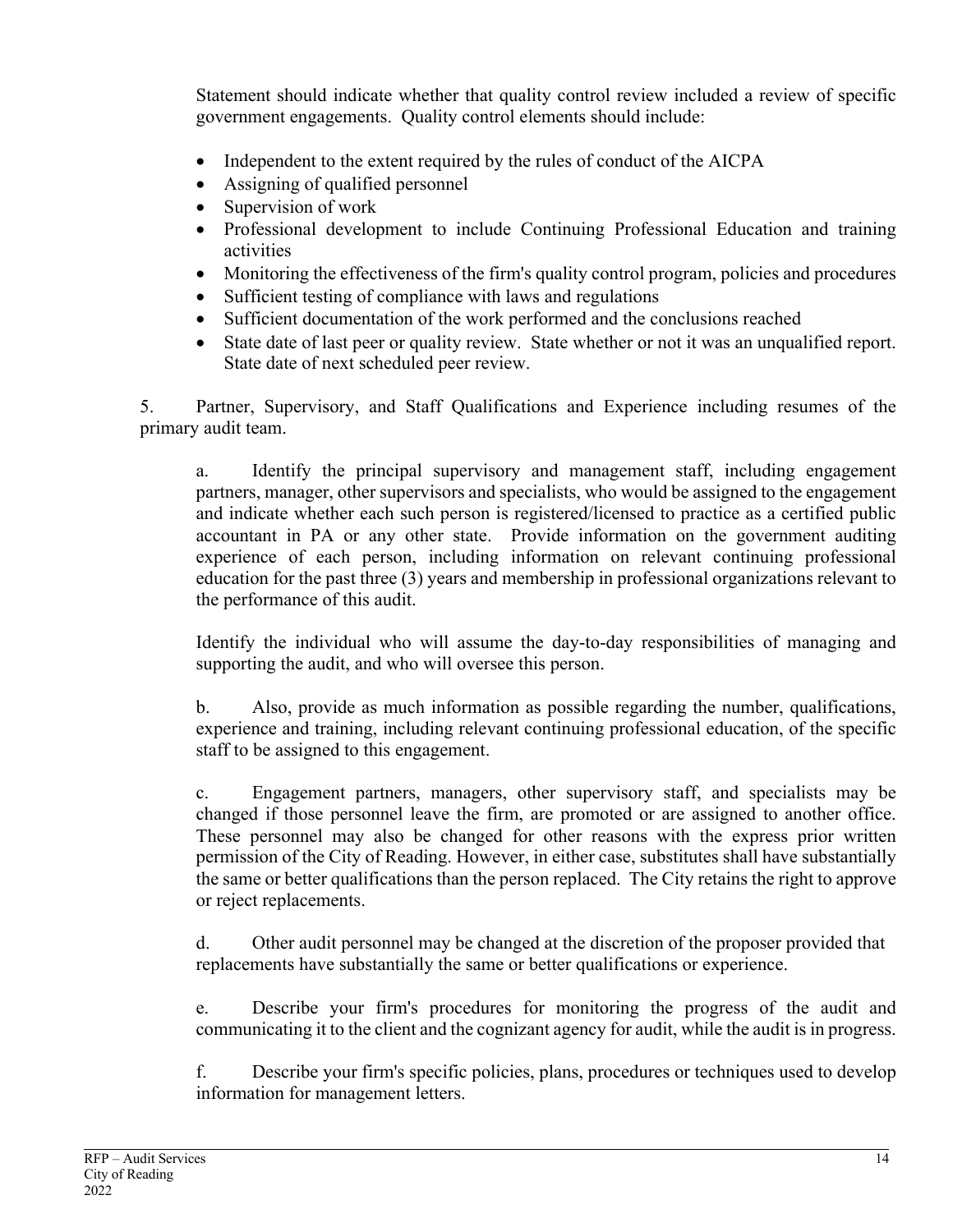g. Indicate the availability of your staff for general consultation throughout the term of this engagement.

## E. SEALED FEE PROPOSAL

1. The Fee Proposal should be submitted in a separate document and uploaded to the Penn Bid website relating to this project.

2. The sealed dollar cost should contain all pricing information relative to performing the audit engagement as described in this request for proposals. The total all-inclusive maximum price is to contain all direct and indirect costs including meetings and conferences with the City and all out-ofpocket expenses. The audit firm shall not be reimbursed for any travel, per diem, photocopying, and telephone expenses, above and beyond this all-inclusive maximum price.

3. The all-inclusive fee is to be separated by calendar years 2022, 2023 and 2024.

4. The City of Reading will not be responsible for expenses incurred in preparing and submitting the technical proposal or the sealed dollar of proposal. Such costs should not be included in the proposal.

5. Provide the hourly rates and number of hours anticipated for each employee classification proposed, separated by calendar years 2022, 2023, 2024 and 2025.

## F. EVALUATION OF PROPOSALS

1. Proposals will be evaluated by the Audit Committee of City Council to ascertain which proposal best meets the needs of the City of Reading. Evaluation considerations will be based on a point system similar to that described in GFOA's Audit Management Handbook.

2. The City of Reading will be the sole judge with respect to the evaluation of proposals.

## G. REVIEW OF PROPOSALS

1. The Audit Committee will use a point formula during the review process to score proposals. Each member of the Audit Committee will first score each technical proposal by each of the criteria described in Section H below. The full Audit Committee will then convene to review and discuss these evaluations and to combine the individual scores to arrive at a composite technical score for each firm. At this point, firms with an unacceptably low technical score will be eliminated from further consideration.

2. After the composite technical score for each firm has been established, the sealed dollar cost bid will be opened and additional points will be added to the technical score based on the price bid. The maximum score for price will be assigned to the firm offering the lowest total all-inclusive maximum price. Appropriate fractional scores will be assigned to other proposers.

3. The selection committee may engage in individual interviews with proposers deemed qualified, responsible and suitable on the basis of the initial proposals in order to allow proposers to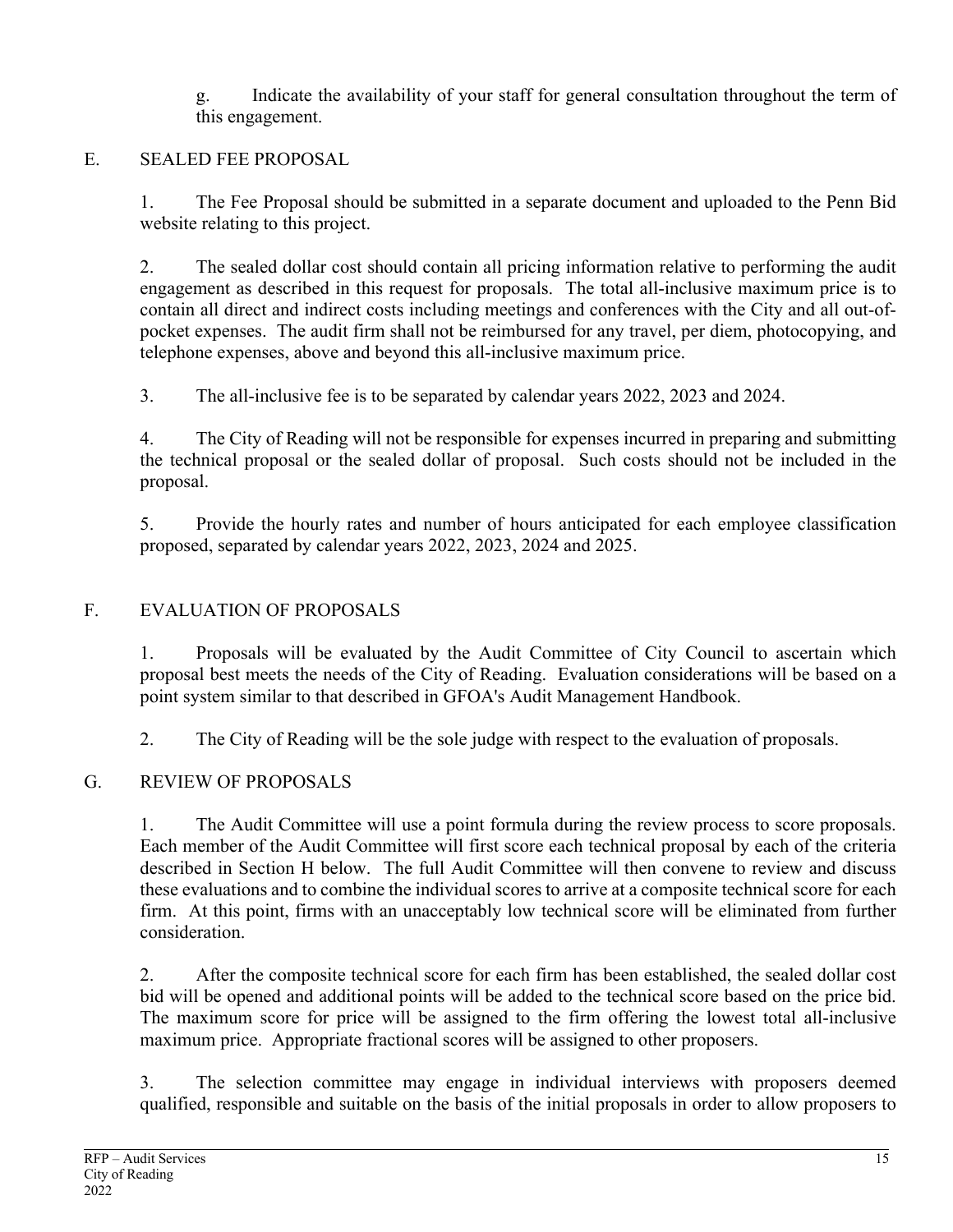elaborate on items such as qualifications, performance data, staff expertise and alternative concepts. In addition, the selection committee has the responsibility to negotiate the most favorable cost terms to the City. The negotiating process may involve one (1) or more RFP responses, and may continue until the award of the contract.

4. The City of Reading reserves the rights to retain all proposals submitted and use any idea in a proposal regardless of whether that proposal is selected.

## H. EVALUATION CRITERIA

1. Proposals will be evaluated using three (3) sets of criteria. Firms meeting the mandatory criteria will have their proposals evaluated and scored for both technical qualifications, price and client assistance package. At the City's discretion, individual criteria will be assigned varying weights to reflect relative importance. The following represent the principal selection criteria, which will be considered during the evaluation process.

a. Mandatory Elements

1. The audit firm is independent and licensed to practice in PA.

2. The audit firm's professional personnel have received adequate continuing professional education within the preceding two years.

3. The firm has no conflict of interest with regard to any other work performed by the firm for the City of Reading.

4. The firm submits a copy of its most recent external quality control review report and the firm has a record of quality audit work.

5. The firm adheres to the instructions in this request for proposals on preparing and submitting the proposal.

6. The firm must have been engaged in audits of at least three state and/or local governments. The audits must be for three separate governments and have been completed within the last two years. No firm that does not meet this requirement will be considered.

7. The City of Reading is seeking the service provider that gives the best value, and therefore, the City is not bound to the lowest proposal. The Audit Committee has the responsibility to negotiate the most favorable costs, terms, and conditions to the City. The negotiation process may involve one or more RFP responses and may continue until the actual award of the contract. The City has the right to award the contract without further negotiation of proposals submitted. Therefore, the proposal should be submitted initially on the most favorable terms from both price and technical standpoints. The City has the right to reject any or all proposals, or any part of any proposal, and waive any informalities or technical defects in proposals as is deemed in the best interest of the City.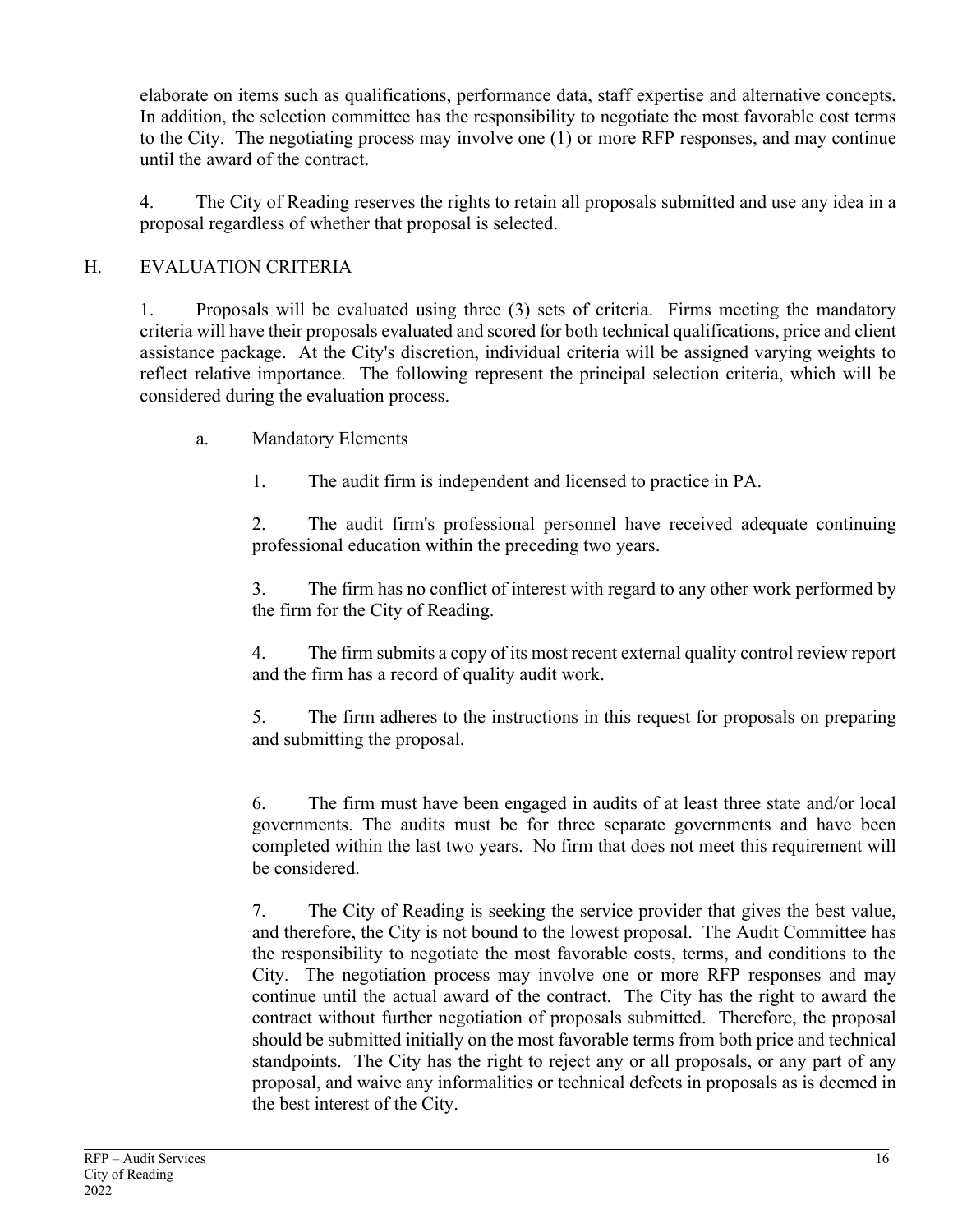- b. Technical Qualifications
	- 1. Expertise and Experience

a. The firms' past experience and performance on comparable government engagements.

b. The quality of the firm's professional personnel to be assigned to the engagement and the quality of the firm's management support personnel to be available for technical consultation.

2. Audit Approach

a. Adequacy of proposed staffing plan for various segments of the engagement

- b. Adequacy of sampling techniques
- c. Adequacy of analytical procedures
- d. Price
	- (1) All inclusive maximum fee

(2) The City Council will retain the option to give consideration to firms with headquarters located within the City per City Charter Section 915, Subsection (d), which reads as follows:

"Notwithstanding anything to the contrary contained in this section, City Council may, in those cases where an individual or company with headquarters in the City submits a bid which is within ten (10) percent of the lowest bid, award the contract to said individual or company. In acting pursuant to this provision, City Council shall find that such an award will be in the best interests of the citizens of the City. The City Council must show just cause for the awarding of such contracts to locally owned companies who provide local labor, materials or produced goods."

(3) Throughout the year, the City may need the assistance of the successful proposer for various issues that may arise. Describe any additional services that would be available, free of charge, to clients on a year round basis (i.e. training/seminars for City staff, tax consultation, publications, phone calls to the successful proposer for guidance about technical questions, etc.).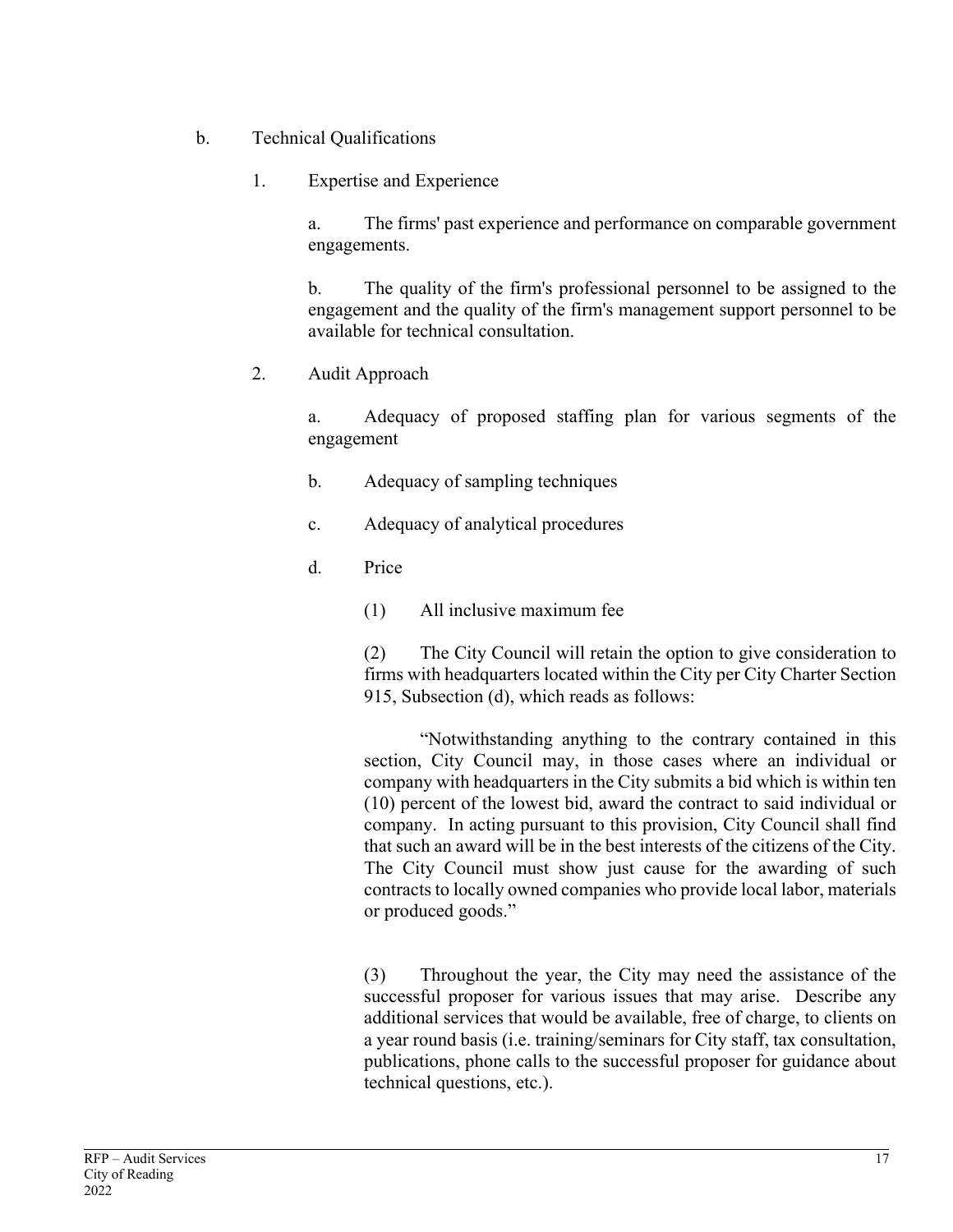## e. Client Assistance Package

(1) Content of client assistance package including the tasks to be performed by City personnel, the number of hours associated with each task and the total number of hours to be spent by City personnel in assisting auditors.

#### K. RIGHT TO REJECT PROPOSALS

1. Submission of a proposal indicates acceptance by the firm of the conditions contained in this request for proposals unless clearly and specifically noted that in the proposal submitted and confirmed in the contract between the City of Reading and the firm selected.

2. The City of Reading reserves the right without prejudice to reject any or all proposals.

## L. AWARD OF CONTRACT

- 1. At the conclusion of the Evaluation process, a recommendation will be made to City Council based on the technical content of the proposals, as well as cost.
- 2. The award of the contract will be made by City Council during a regular meeting. It is anticipated that the award will be granted not later than Friday, September 2, 2022.

## M. OTHER RELEVANT DATA

1. Herbein & Company, Inc., Certified Public Accountants has performed the audits of calendar years 1997 through 2021.

2. The City's accounting records are maintained on an online system; Tyler Munis. The City keeps its books as follows:

Governmental fund financial statements are reported using the current financial resources measurement focus and the modified accrual basis of accounting.

Proprietary and fiduciary funds are reported using the economic resources measurement focus and the accrual basis of accounting.

3. All water/sewer fund and recycling/trash fund billings are performed by RAWA.

4. All required audit reports must be completed and submitted by the audit firm to the appropriate parties by the dates as indicated in the RFP.

5. All invoices for services rendered must be submitted to Accounts Payable Room 2-51. Upon receipt by the City Auditor's Office and verification of the accuracy and appropriateness of the charges, said invoice will be approved for payment. Payment of the invoice will be within thirty (30) days of submission of invoice.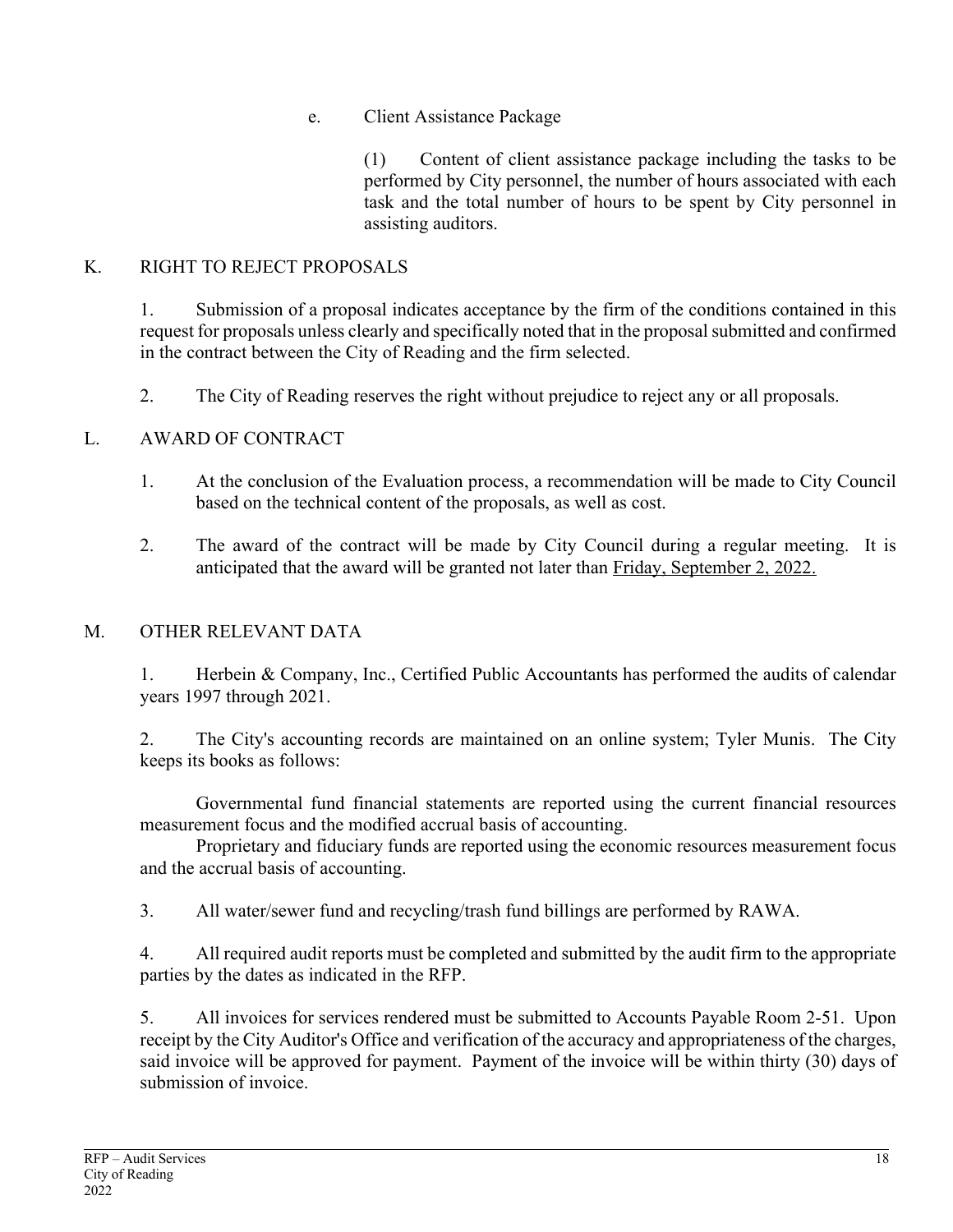6. Please provide a sample of a more-recent management letter, excluding any reference to the client.

7. The completed audit report shall include all blended (1) and discretely presented component units (2) as defined by the City in accordance with Governmental Accounting Standards Board Statement No. 14, as amended.

8. Attachments:

- Schedule "A", Listing of City funds
- Schedule "B", Listing of Federal Funds
- Non-Collusion Affidavit
- Indemnity Agreement
- Non-Indebtedness
- Non-Discrimination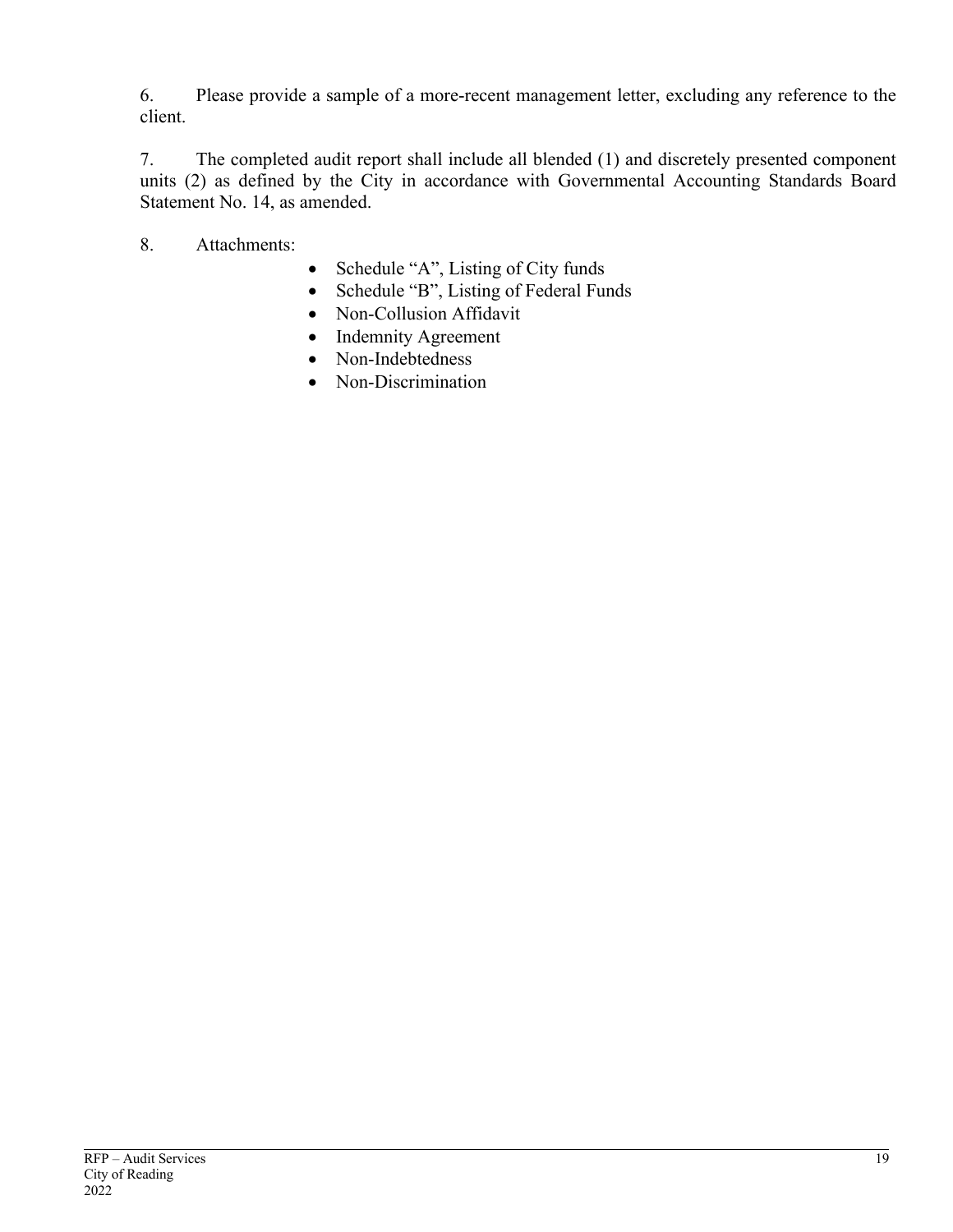(Schedule "A")

# CITY FUNDS SUBJECT TO AUDIT

The following funds maintained by the City of Reading are to be included in the audit:

| Fund name                           | Fund type (as of $12/31/21$ )  | Fund number |
|-------------------------------------|--------------------------------|-------------|
| General Fund                        | Governmental, Major            | 01          |
| Capital Reserve - Water             | Proprietary, Major             | 11          |
| Capital Reserve - Sewer             | Proprietary, Major             | 12          |
| Shade Tree Fund                     | Special Revenue (SR), Nonmajor | 20          |
| Agency Fund                         | SR, Major                      | 31          |
| <b>Community Development Fund</b>   | SR, Major                      | 32          |
| Capital Projects Fund               | Capital Projects (CP), Major   | 34          |
| Liquid Fuels Fund                   | SR, Nonmajor                   | 35          |
| <b>Street Paving Fund</b>           | CP, Major                      | 42          |
| <b>City Facilities Construction</b> | CP, Major                      | 43          |
| Housing Improvement Fund            | CP, Major                      | 44          |
| <b>OPEB Trust Fund</b>              | Fiduciary                      | 45          |
| American Rescue Plan Fund           | SR, Major                      | 47          |
| Water Fund                          | Proprietary, Major             | 50          |
| Self-Insurance                      | <b>Internal Service</b>        | 52          |
| Sewer Fund                          | Proprietary, Major             | 54          |
| Sewer Retail Fund                   | Proprietary, Major             | 55          |
| Solid Waste Fund                    | Proprietary, Nonmajor          | 56          |
| Sick Leave Pool                     | <b>Internal Service</b>        | 80          |
| <b>City Pension Funds:</b>          |                                |             |
| Police                              | Fiduciary                      | 90          |
| Paid Firemen's                      | Fiduciary                      | 91          |
| Officers' and Employees             | Fiduciary                      | 92          |

This list represents funds in existence at December 31, 2021. Funds may be added or deleted during the term of this engagement.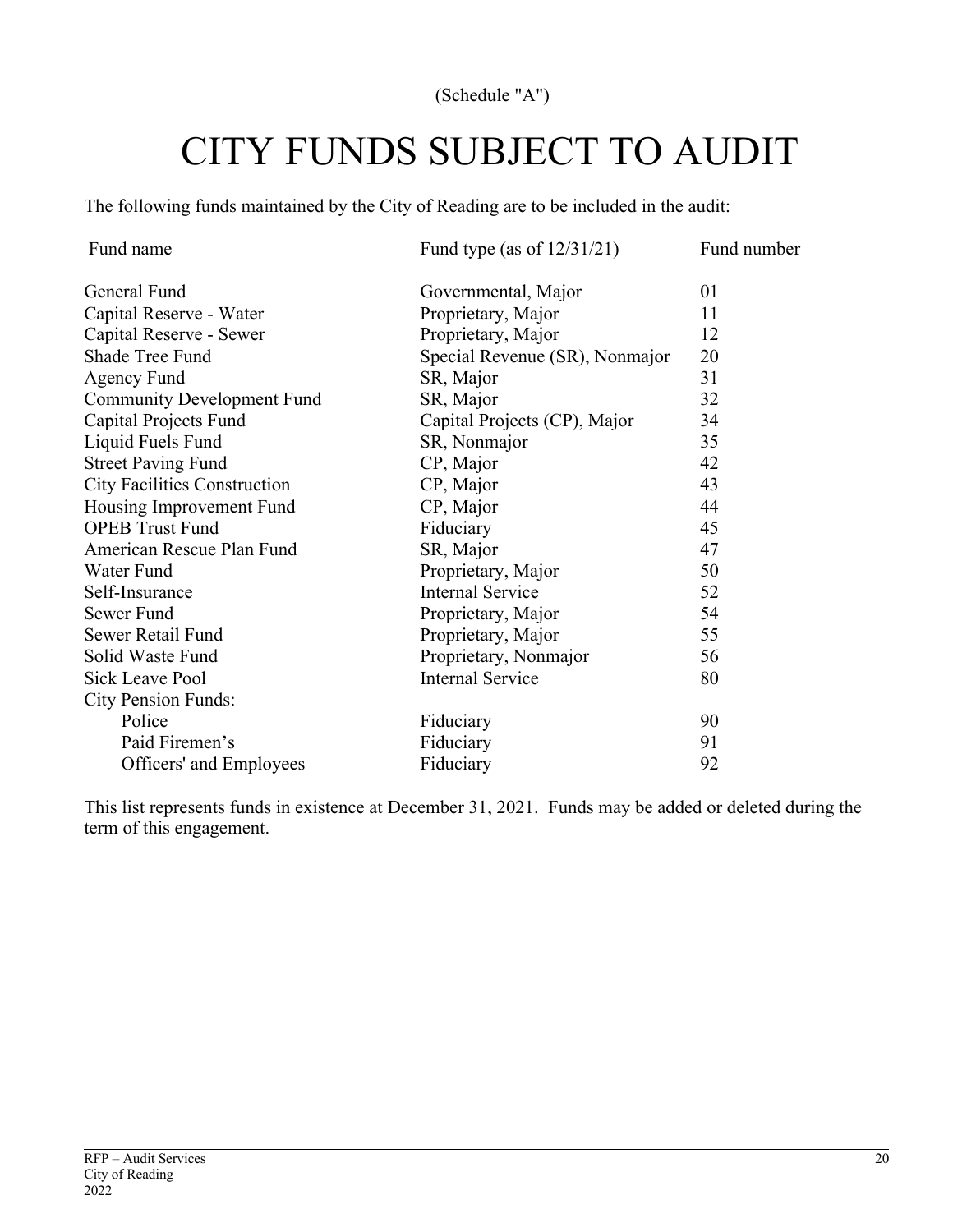#### (Schedule "B") Listing of Federal Funds (subject to change)

See draft of 12/31/2021 Schedule of Expenditures of Federal Awards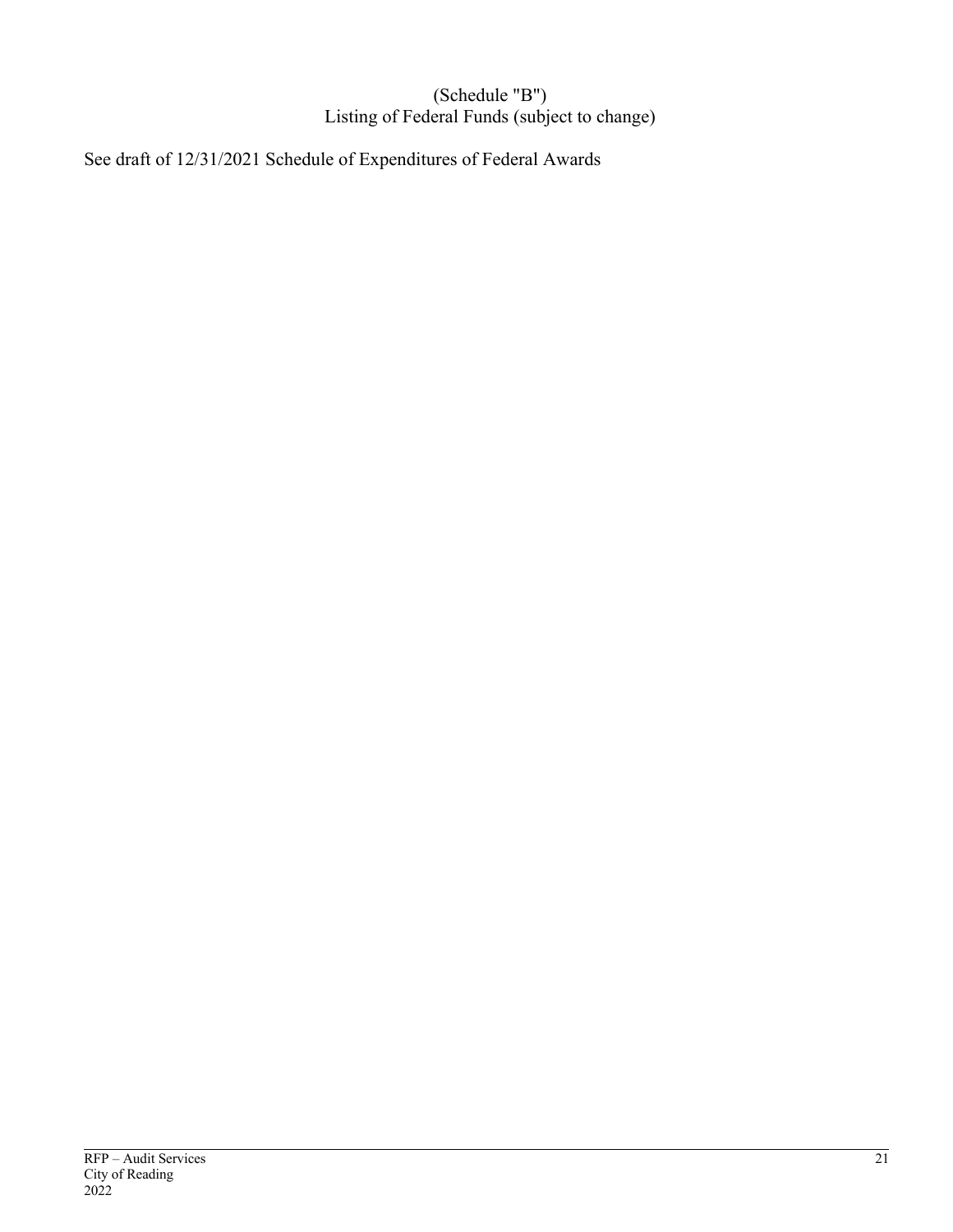#### NON-COLLUSION AFFIDAVIT

#### INSTRUCTIONS FOR NON-COLLUSION AFFIDAVIT

This Non-Collusion Affidavit is material to any contract pursuant to this proposal. According to the Pennsylvania Antibid-Rigging Act, 73 P.S. 1611 et seq., governmental agencies may require Non-Collusion Affidavits to be submitted together with proposals.

This Non-Collusion affidavit must be executed by the member, officer, or employee of the proposer who is authorized to legally bind the proposer.

Bid rigging and other efforts to restrain competition and the making of false sworn statements in connection with the submission of proposals are unlawful and may be subject to criminal prosecution. The person who signs the Affidavit should examine it carefully before signing and assure himself or herself that each statement is true and accurate, making diligent inquiry, as necessary, of all other persons employed by or associated with the proposer with responsibilities for the preparation, approval, or submission of the proposal.

In the case of a proposal submitted by a joint venture, each party to the venture must be identified in the proposal documents, and an Affidavit must be submitted separately on behalf of each party.

The term "complementary proposal" as used in the Affidavit has the meaning commonly associated with that term in the proposal process, and includes the knowing submission of proposals higher than the proposal of another firm, any intentionally high or noncompetitive proposal, and any form of proposal submitted for the purpose of giving a false appearance of competition.

Failure to file an Affidavit in compliance with these instructions will result in disqualification of the proposal.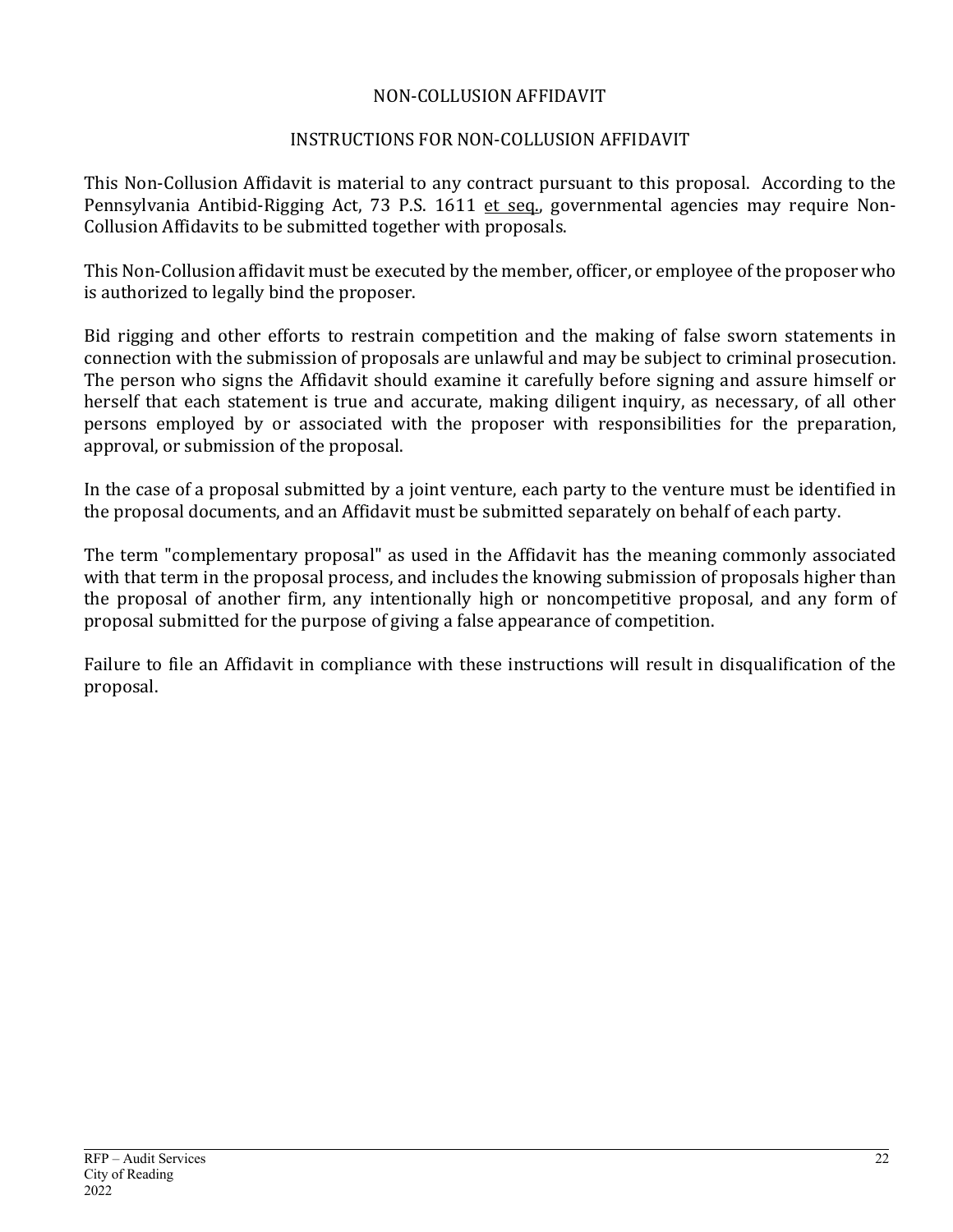## NON-COLLUSION AFFIDAVIT OF PROPOSER

|            | State of the state of the state of the state of the state of the state of the state of the state of the state of the state of the state of the state of the state of the state of the state of the state of the state of the s |                                                                                                                                           |
|------------|--------------------------------------------------------------------------------------------------------------------------------------------------------------------------------------------------------------------------------|-------------------------------------------------------------------------------------------------------------------------------------------|
|            |                                                                                                                                                                                                                                |                                                                                                                                           |
|            |                                                                                                                                                                                                                                | being first duly sworn, deposes and says that:                                                                                            |
| (1)        |                                                                                                                                                                                                                                | (Owner, Partner, Officer, Representative or Agent) of<br>$I$ am $\frac{I}{I}$<br>the Proposer that has submitted the attached Proposal or |
| Proposals; |                                                                                                                                                                                                                                |                                                                                                                                           |

(2) I am fully informed respecting the preparation and contents of the attached Proposals and of all pertinent circumstances respecting such Proposals;

(3) Such Proposal is genuine and is not a collusive or sham Proposal;

(4) Neither the said Proposer nor any of its officers, partners, owners, agents, representatives, employees or parties in interest, including this affiant, has in any way colluded, conspired, connived or agreed, directly or indirectly, with any other Proposer, firm or person to submit a collusive or sham Proposal in connection with the Contract for which the attached Proposal has been submitted or to refrain from proposing in connection with such Contract, or has in any manner, directly or indirectly, sought by agreement or collusion or communication of conference with any other Proposer, firm or person to fix the price or prices in the attached Proposal or of any other Proposer, or to fix any overheld, profit or cost element of the Proposal price or the Proposal price of any other Proposer, or to secure through any collusion, conspiracy, connivance or unlawful agreement any advantage against the City of Reading or any person interested in the proposed Contract;

(5) The price or prices quoted in the attached Proposal are fair and proper and are not tainted by any collusion, conspiracy, connivance or unlawful agreement on the part of the Proposer or any of its agents, representatives, owners, employees, or parties in interest, including this affiant; and,

(6) Neither the said Proposer nor any of its officers, partners, owners, agents or parties in interest, have any interest, present or prospective, that can be reasonably construed to result in a conflict of interest between them and the City of Reading, which the Proposer will be required to perform.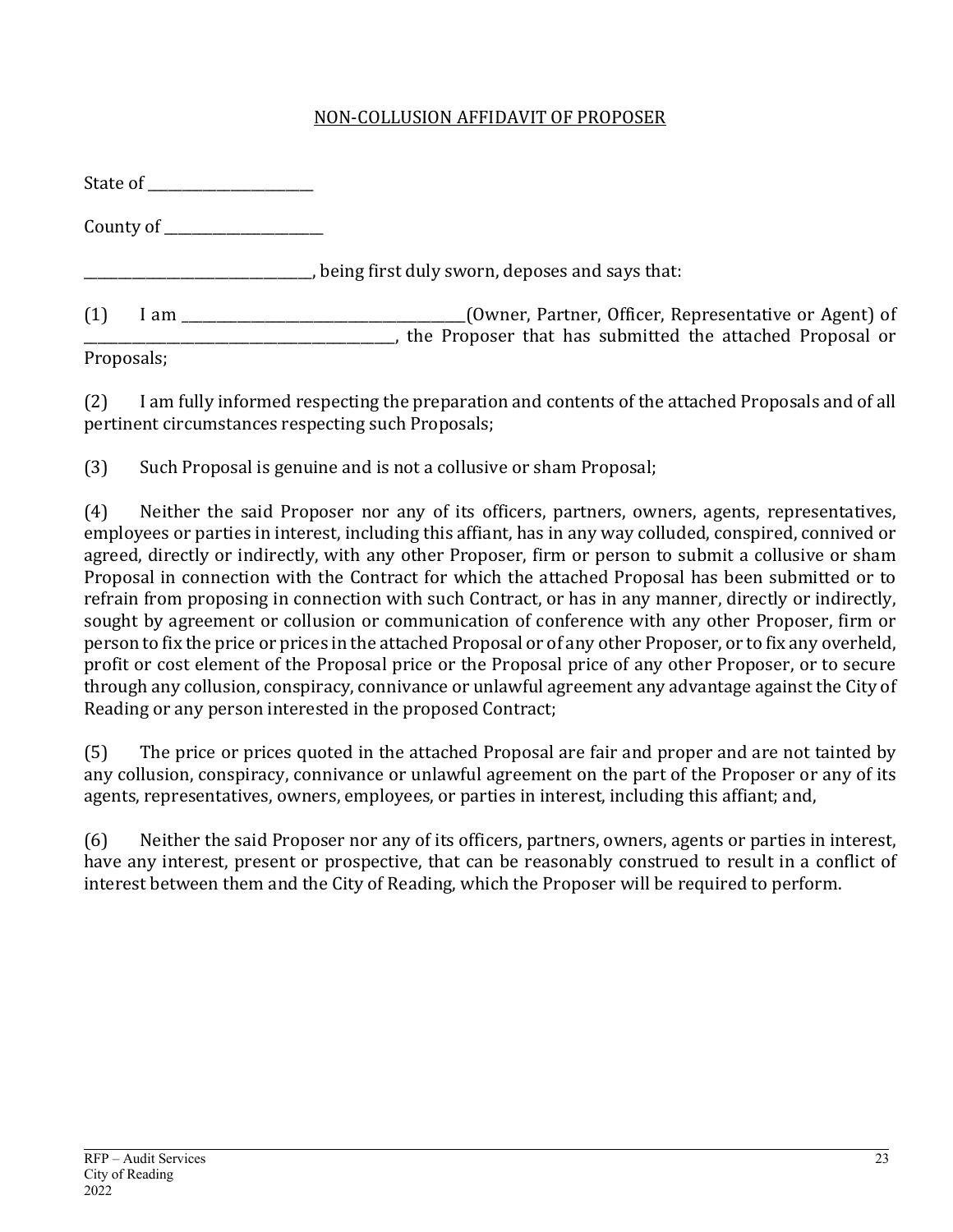I state that \_\_\_\_\_\_\_\_\_\_\_\_\_\_\_\_\_\_\_\_\_\_\_\_\_\_\_\_\_ understands

(Name of Firm)

and acknowledges that the above representations are material and important, and will be relied on by the City of Reading in awarding the contract(s) for which this proposal is submitted. I understand and my firm understands that any misstatement in this affidavit is and shall be treated as fraudulent concealment from the City of Reading of the true facts relating to the submission of proposals for this contract.

\_\_\_\_\_\_\_\_\_\_\_\_\_\_\_\_\_\_\_\_\_\_\_\_\_\_\_\_\_\_\_\_\_\_\_\_\_\_\_\_\_\_\_\_\_\_\_ (Name and Company Position)

SWORN TO AND SUBSCRIBED BEFORE ME THIS \_\_\_\_\_\_ DAY OF \_\_\_\_\_\_\_, 20\_\_

\_\_\_\_\_\_\_\_\_\_\_\_\_\_\_\_\_\_\_\_\_\_\_\_\_\_\_\_\_\_\_\_\_\_ 

Notary Public

My Commission Expires\_\_\_\_\_\_\_\_\_\_\_\_\_\_\_\_\_\_\_\_\_\_\_\_\_\_\_\_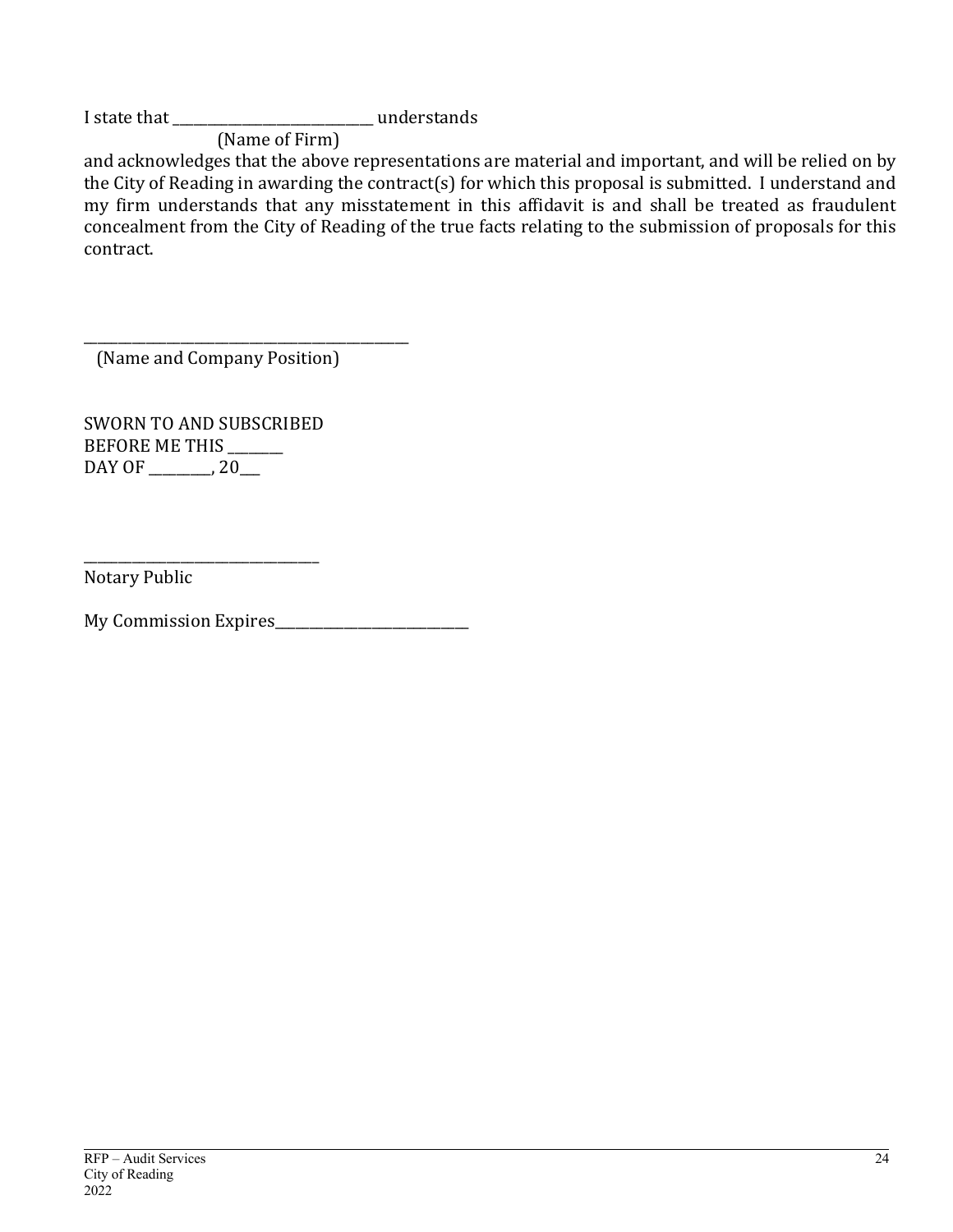#### INDEMNITY AGREEMENT & HOLD HARMLESS

#### KNOW ALL MEN BY THESE PRESENTS:

WHEREAS, the undersigned has entered into a contract with the CITY OF READING, dated \_\_\_\_\_\_\_\_\_\_\_\_\_\_\_\_\_, 20 \_\_, providing for the \_\_\_\_\_\_\_\_\_\_\_\_\_\_\_\_\_\_\_\_\_\_\_\_\_\_\_\_\_\_\_\_\_\_\_\_\_\_\_\_\_\_\_ 

City of Reading, Pennsylvania.

NOW, THEREFORE, in consideration of the award of said contract to the undersigned, as well as in further consideration of the sum of ONE DOLLAR (\$1.00) in hand paid to the said \_\_\_\_\_\_\_\_\_\_\_\_\_\_\_\_\_by the City of Reading, receipt whereof is hereby acknowledged, the said **\_\_\_\_\_\_\_\_** agrees to indemnify and save harmless the CITY OF READING, its officers, agents, servants, and employees against any and all loss, damage, costs and expenses which the said CITY may hereafter suffer, incur, be put to or pay by reason of any bodily injury (including death) or damage to property arising out of any act or omission in performance of the work undertaken under the aforesaid contract.

EXECUTED this  $\_\_\_\_$  day of  $\_\_\_\_\_\_\_\_\_$  20 $\_\_\_\_\$ .

\_\_\_\_\_\_\_\_\_\_\_\_\_\_\_\_\_\_\_\_\_\_\_\_\_\_\_\_\_\_\_\_\_\_\_\_\_\_\_\_\_\_\_\_\_\_\_\_\_\_\_\_\_\_\_\_\_\_\_\_\_\_\_\_\_\_\_\_\_\_\_\_\_\_\_\_\_\_\_\_ \_\_\_\_\_\_\_\_\_\_\_\_\_\_\_\_\_\_\_\_\_\_\_\_\_\_\_\_\_\_\_\_\_\_\_\_\_\_\_\_\_\_\_\_\_\_\_\_\_\_\_\_\_\_\_\_\_\_\_\_\_\_\_\_\_\_\_\_\_\_\_\_\_\_\_\_\_\_\_\_

By: \_\_\_\_\_\_\_\_\_\_\_\_\_\_\_\_\_\_\_\_\_\_\_\_\_\_\_\_\_\_

Title:

ATTEST:

\_\_\_\_\_\_\_\_\_\_\_\_\_\_\_\_\_\_\_\_\_\_\_\_

\_\_\_\_\_\_\_\_\_\_\_\_\_\_\_\_\_\_\_\_\_\_\_\_ (Title)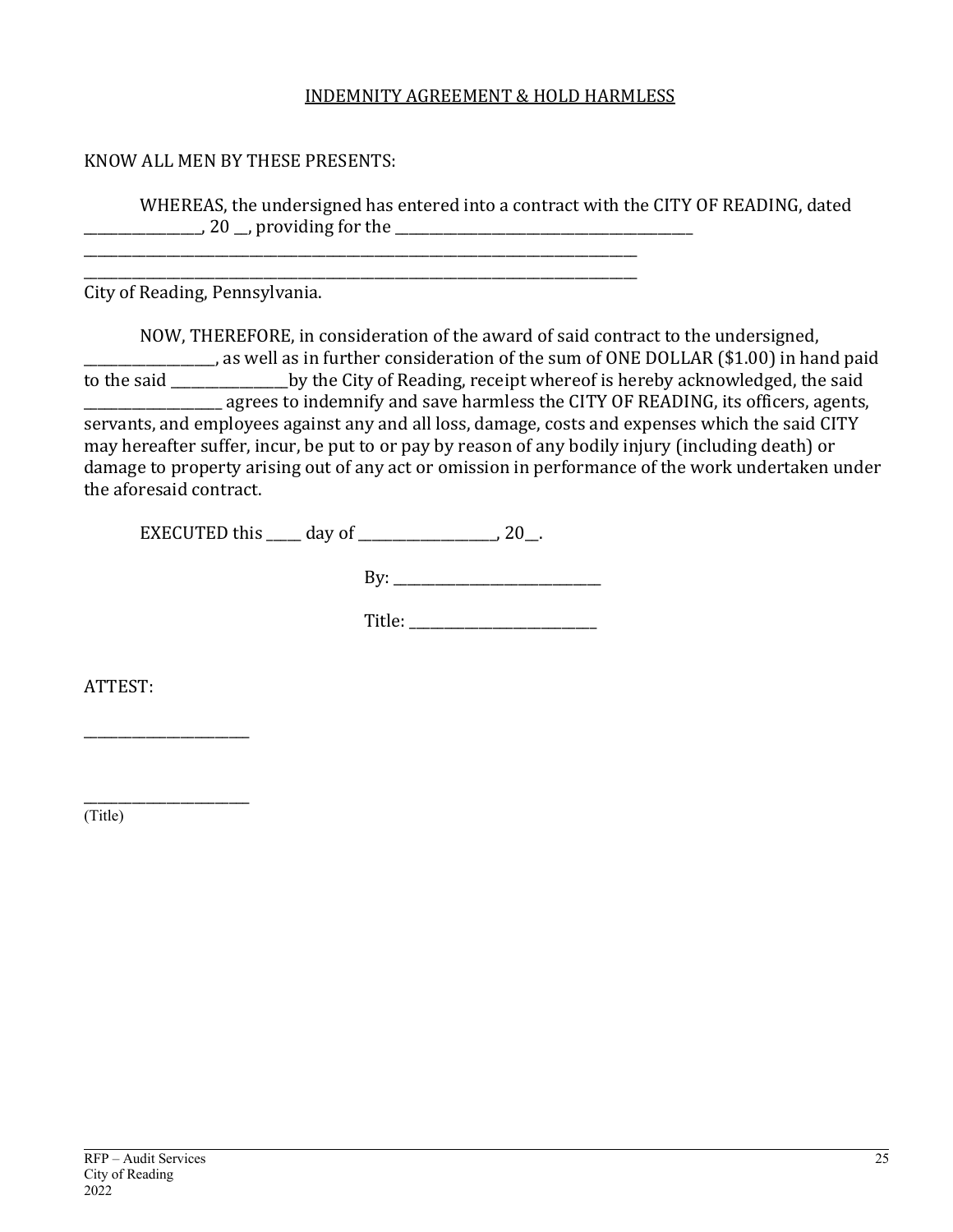## **PROVIDER'S CERTIFICATION OF NON-INDEBTEDNESS TO THE CITY OF READING**

Provider hereby certifies and represents that Provider and Provider's parent company(ies) and subsidiary(ies) are not currently indebted to the City of Reading (the "City"), and will not at any time during the term of this Contract (including any extensions or renewals thereof) be indebted to the City, for or on account of any delinquent taxes, liens, judgments, fees or other debts for which no written agreement or payment plan satisfactory to the City has been established. In addition to any other rights or remedies available to the City at law or in equity, Provider acknowledges that any breach or failure to conform to this certification may, at the option of the City, result in the withholding of payments otherwise due to Provider and, if such breach or failure is not resolved to the City's satisfaction within a reasonable time frame specified by the City in writing, may result in the offset of any such indebtedness against said payments and/or the termination of this Contract for default (in which case Provider shall be liable for all excess costs and other damages resulting from the termination).

Name of Provider

By:

Authorized Signatory

Title:

President or Vice President

Attest: